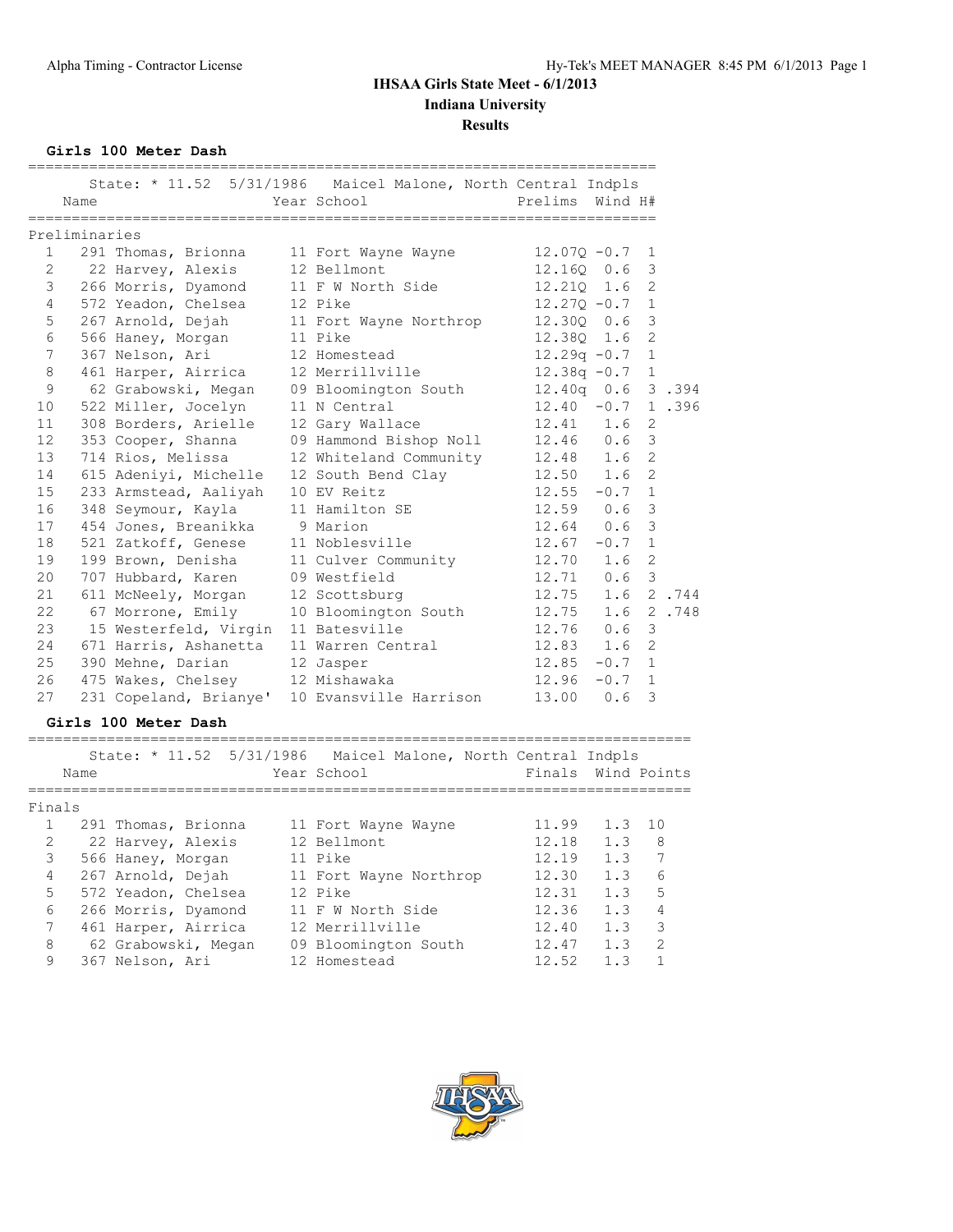**Girls 200 Meter Dash**

|                |               |                        |                                                              | ________________________ |          |                |
|----------------|---------------|------------------------|--------------------------------------------------------------|--------------------------|----------|----------------|
|                |               |                        | State: * 23.12 5/31/1986 Maicel Malone, North Central Indpls |                          |          |                |
|                | Name          |                        | Year School                                                  | Prelims                  | Wind H#  |                |
|                |               |                        |                                                              |                          |          |                |
|                | Preliminaries |                        |                                                              |                          |          |                |
| $\mathbf{1}$   |               | 291 Thomas, Brionna    | 11 Fort Wayne Wayne                                          | $24.580 - 0.9$           |          | 1              |
| $\overline{2}$ |               | 22 Harvey, Alexis      | 12 Bellmont                                                  | $24.700 - 0.3$           |          | 2              |
| 3              |               | 367 Nelson, Ari        | 12 Homestead                                                 | $25.290 - 1.0$           |          | 3              |
| $\overline{4}$ |               | 431 Dulaney, Naiomi    | 12 Lawrence Central                                          | $24.860 - 0.9$           |          | $\mathbf{1}$   |
| 5              |               | 566 Haney, Morgan      | 11 Pike                                                      | $25.200 - 0.3$           |          | $\overline{c}$ |
| 6              |               | 273 McGee, Amber       | 10 Fort Wayne Northrop                                       | $25.31Q - 1.0$           |          | 3              |
| 7              |               | 266 Morris, Dyamond    | 11 F W North Side                                            | $25.18q - 0.9$           |          | $\mathbf{1}$   |
| 8              |               | 338 Goggans, Brittany  | 11 Hamilton SE                                               | $25.29q - 0.3$           |          | $\mathbf{2}$   |
| 9              |               | 233 Armstead, Aaliyah  | 10 EV Reitz                                                  | $25.59q -0.9$            |          | $\mathbf 1$    |
| 10             |               | 615 Adeniyi, Michelle  | 12 South Bend Clay                                           | $25.67 - 0.3$            |          | 2              |
| 11             |               | 461 Harper, Airrica    | 12 Merrillville                                              | $25.72 - 0.3$            |          | 2              |
| 12             |               | 62 Grabowski, Megan    | 09 Bloomington South                                         | $25.82 -1.0$             |          | 3              |
| 13             |               | 388 Bryan, Maddie      | 12 Indpls Cathedral                                          | $25.84 -1.0$             |          | 3              |
| 14             |               | 673 Jackson, Oschtisha | 11 Warren Central                                            | 25.85                    | $-0.3$   | 2              |
| 15             |               | 308 Borders, Arielle   | 12 Gary Wallace                                              | 25.92                    | $-0.9$   | $\mathbf{1}$   |
| 16             |               | 348 Seymour, Kayla     | 11 Hamilton SE                                               | $25.96 -1.0$             |          | $\mathcal{E}$  |
| 17             |               | 288 Wallace Coleman, R | 12 Fort Wayne Snider                                         | 26.17                    | $-1.0$   | $\mathcal{S}$  |
| 18             |               | 463 Peppers, Anjelica  | 12 Merrillville                                              | 26.27                    | $-0.9$   | $\mathbf{1}$   |
| 19             |               | 57 Conrad, Isabelle    | 11 Bloomington South                                         | 26.32                    | $-0.9$   | $\mathbf{1}$   |
| 20             |               | 181 DeFreese, Mariah   | 09 Concord                                                   | 26.36                    | $-1.0$   | $\overline{3}$ |
| 21             |               | 627 Kambol, Sam        | 09 SB St Joseph                                              | 26.40                    | $-1.0$   | $\mathfrak{Z}$ |
| 22             |               | 222 Ashba, Olivia      | 12 Edgewood                                                  | 26.43                    | $-0.3$   | $\overline{2}$ |
| 22             |               | 666 Byrdsong, Bryeana  | 09 Warren Central                                            | 26.43                    | $-0.9$   | $\mathbf{1}$   |
| 24             |               | 636 Montemayer, Britta | 10 South Newton                                              | 26.77                    | $-0.3$   | $\overline{2}$ |
| 25             |               | 241 Mulzer, Morgan     | 12 EV Reitz                                                  | 26.81                    | $-0.3$   | $\overline{c}$ |
| 26             |               | 210 Patton, Hannah     | 11 East Central                                              | 26.90                    | $-0.9$ 1 |                |
| 27             |               | 656 Stigall, Keeliegh  | 09 TH North                                                  | 27.17                    | $-1.0$   | 3              |

### **Girls 200 Meter Dash**

| State: * 23.12 5/31/1986 Maicel Malone, North Central Indpls<br>Finals Wind Points<br>Year School<br>Name<br>Finals<br>291 Thomas, Brionna<br>24.30<br>1 O<br>0.4<br>11 Fort Wayne Wayne<br>$\mathfrak{D}$<br>8<br>12 Bellmont<br>22 Harvey, Alexis<br>24.61<br>0.4<br>3<br>7<br>431 Dulaney, Naiomi<br>0.4<br>24.68<br>12 Lawrence Central<br>4<br>6<br>273 McGee, Amber<br>25.00<br>0.4<br>10 Fort Wayne Northrop<br>5<br>5<br>11 Hamilton SE<br>25.00<br>338 Goggans, Brittany<br>0.4<br>6<br>4<br>25.25<br>0.4<br>367 Nelson, Ari<br>12 Homestead<br>3<br>7<br>25.54<br>0.4<br>11 Pike<br>566 Haney, Morgan<br>8<br>$\mathcal{D}$<br>266 Morris, Dyamond<br>11 F W North Side<br>25.80<br>0.4<br>9<br>10 EV Reitz<br>233 Armstead, Aaliyah<br>26.20<br>0.4 |  |  |  |  |
|----------------------------------------------------------------------------------------------------------------------------------------------------------------------------------------------------------------------------------------------------------------------------------------------------------------------------------------------------------------------------------------------------------------------------------------------------------------------------------------------------------------------------------------------------------------------------------------------------------------------------------------------------------------------------------------------------------------------------------------------------------------|--|--|--|--|
|                                                                                                                                                                                                                                                                                                                                                                                                                                                                                                                                                                                                                                                                                                                                                                |  |  |  |  |
|                                                                                                                                                                                                                                                                                                                                                                                                                                                                                                                                                                                                                                                                                                                                                                |  |  |  |  |
|                                                                                                                                                                                                                                                                                                                                                                                                                                                                                                                                                                                                                                                                                                                                                                |  |  |  |  |
|                                                                                                                                                                                                                                                                                                                                                                                                                                                                                                                                                                                                                                                                                                                                                                |  |  |  |  |
|                                                                                                                                                                                                                                                                                                                                                                                                                                                                                                                                                                                                                                                                                                                                                                |  |  |  |  |
|                                                                                                                                                                                                                                                                                                                                                                                                                                                                                                                                                                                                                                                                                                                                                                |  |  |  |  |
|                                                                                                                                                                                                                                                                                                                                                                                                                                                                                                                                                                                                                                                                                                                                                                |  |  |  |  |
|                                                                                                                                                                                                                                                                                                                                                                                                                                                                                                                                                                                                                                                                                                                                                                |  |  |  |  |
|                                                                                                                                                                                                                                                                                                                                                                                                                                                                                                                                                                                                                                                                                                                                                                |  |  |  |  |
|                                                                                                                                                                                                                                                                                                                                                                                                                                                                                                                                                                                                                                                                                                                                                                |  |  |  |  |
|                                                                                                                                                                                                                                                                                                                                                                                                                                                                                                                                                                                                                                                                                                                                                                |  |  |  |  |

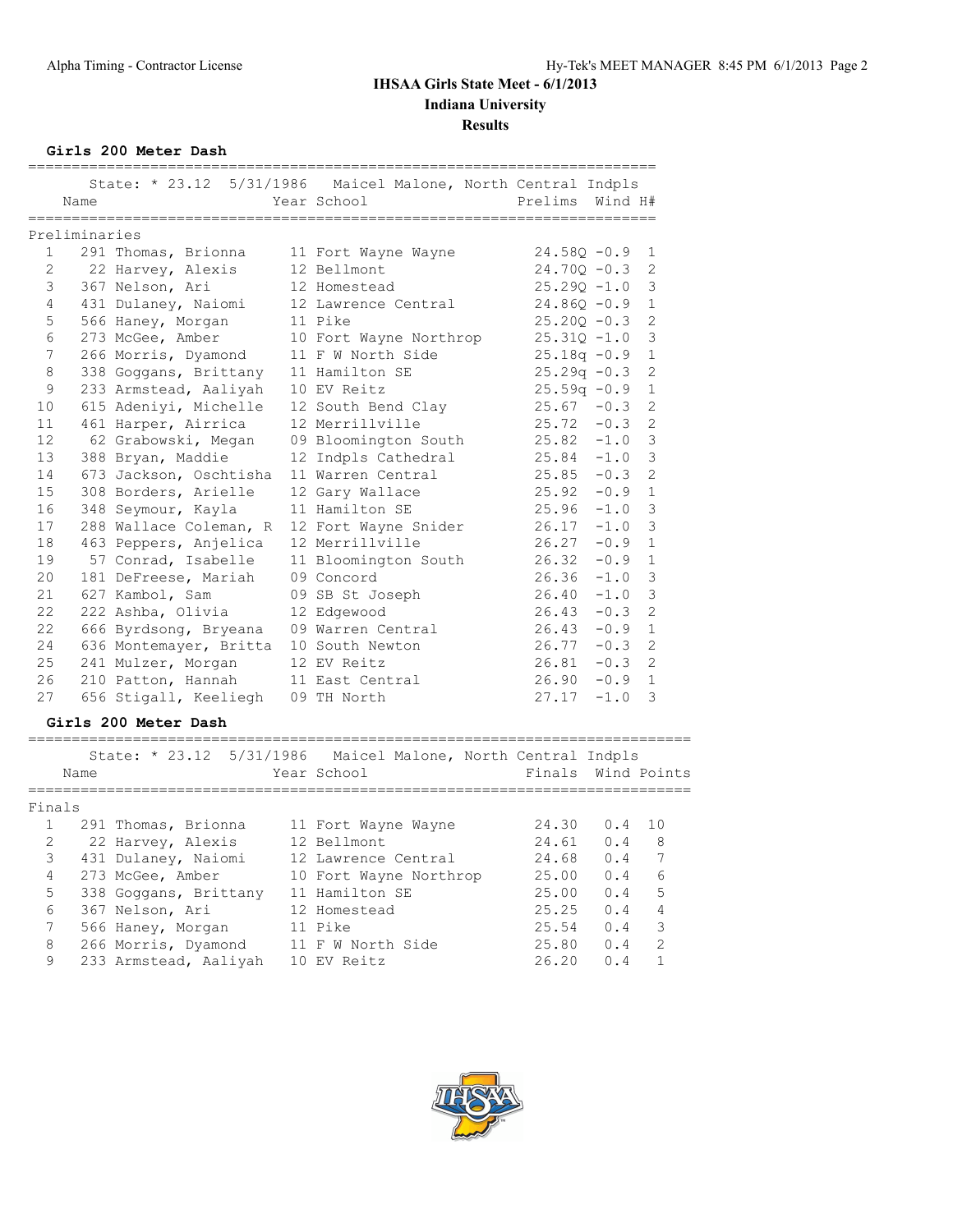**Girls 400 Meter Dash**

|                       | Name | ______________________________________ | State: * 52.42 5/31/1986 Maicel Malone, North Central Indpls<br>Year School | Finals H# Points |                |                |
|-----------------------|------|----------------------------------------|-----------------------------------------------------------------------------|------------------|----------------|----------------|
| 1                     |      |                                        | 267 Arnold, Dejah 11 Fort Wayne Northrop 55.40                              |                  | 3              | 10             |
| $\mathbf{2}^{\prime}$ |      |                                        | 618 Gaines, Ayinna 11 South Bend Riley 55.94                                |                  |                | $3 \quad 8$    |
| 3                     |      | 173 Sims, Gabby                        | 11 Columbus North 56.31 3 7                                                 |                  |                |                |
| $\overline{4}$        |      | 457 Burton, Elizabeth 11 McCutcheon    |                                                                             | 56.85 3          |                | 6              |
| 5                     |      | 358 Bradley, Isabel                    | 09 Heritage Christian 57.31 3                                               |                  |                | 5              |
| 6                     |      | 94 Hune, Ariel                         | 12 Carmel                                                                   | 57.36            | $\mathcal{S}$  | $\overline{4}$ |
| 7                     |      |                                        | 550 Cottrell, Kiawna 11 Pendleton Heights                                   | 57.84            | $\mathcal{S}$  | $\mathfrak{Z}$ |
| 8                     |      |                                        | 286 Smith, Karrina 11 Fort Wayne Snider 58.05                               |                  | $\overline{2}$ | $\overline{2}$ |
| 9                     |      |                                        | 440 McClendon, Nakilah 12 Lawrence Central 58.45                            |                  | $\mathcal{S}$  | $\mathbf{1}$   |
| 10 <sup>°</sup>       |      | 611 McNeely, Morgan                    | 12 Scottsburg                                                               | 58.72            | $\mathbf{1}$   |                |
| 11                    |      |                                        | 75 Graat, Bryanna 12 Blue River Valley 58.82                                |                  | $\overline{2}$ |                |
| 12 <sup>°</sup>       |      |                                        | 560 Newhouse, Ariana 10 Perry Meridian                                      | 59.19            | 3              |                |
| 13                    |      | 422 Zajac, Megan                       | 10 Lake Central                                                             | 59.37            | $\overline{2}$ |                |
| 14                    |      | 290 Rudolph, Maqueela                  | 09 F W South Side 59.49                                                     |                  | $\mathbf{1}$   |                |
| 15                    |      | 467 McLemore, Jasmine                  | 09 Michigan City 59.53                                                      |                  | $\overline{2}$ |                |
| 16                    |      | 203 Kelley, Kendall                    | 11 DeKalb                                                                   | 59.57            | $\overline{2}$ |                |
| 17                    |      | 644 Dickerson, Sydney                  | 12 TH North                                                                 | 59.63            | $\mathbf{1}$   |                |
| 18                    |      | 366 Whidden, Mindy 11 Hobart           |                                                                             | 59.90            | $\overline{2}$ |                |
| 19                    |      |                                        | 315 Sago, Troyneisha 10 Gary West Side 59.94                                |                  | $\overline{c}$ |                |
| 20                    |      |                                        | 668 Finley, Ayrelle 11 Warren Central 1:00.11                               |                  | $\mathbf{1}$   |                |
| 21                    |      |                                        | 225 Bradley, Sariah 10 Evansville Bosse 1:00.29                             |                  | $\mathbf{1}$   |                |
| 22                    |      | 13 Goldsmith, Rylee 11 Batesville      |                                                                             | 1:00.75          | $\mathbf{1}$   |                |
| 23                    |      |                                        | 40 Connor, Erin 12 Bloomington North 1:00.79                                |                  | $\mathbf{1}$   |                |
| 24                    |      | 339 Hargrove, Breanna 11 Hamilton SE   |                                                                             | 1:01.09          | $\overline{2}$ |                |
| 25                    |      | 665 Wise, Hannah                       | 12 Vincennes Rivet 1:01.31                                                  |                  | $\mathbf{1}$   |                |
| 26                    |      |                                        | 639 Mahoney, Morgan 12 Southwestern                                         | 1:01.58          | $\mathbf{1}$   |                |
|                       |      | Girls 800 Meter Run                    |                                                                             |                  |                |                |
|                       |      |                                        | State: * 2:08.91 6/4/2011 Abby Farley, Park Tudor                           |                  |                |                |
|                       | Name |                                        | Year School                                                                 | Finals           |                | H# Points      |

|                | Name |                                       | Year School                                 | Finals       |                | H# Points      |
|----------------|------|---------------------------------------|---------------------------------------------|--------------|----------------|----------------|
| $\mathbf{1}$   |      |                                       | 218 Neeley, Brittany 12 Eastern (Greentown) | $2:07.91*$   | 2              | 10             |
| $\mathfrak{D}$ |      | 327 Weatherford, Colle 12 Greencastle |                                             | $2:08.76*$ 2 |                | 8              |
| 3              |      | 107 Hippensteel, Olivi                | 12 Carroll (Fw)                             | $2:10.54$ 2  |                |                |
| $\overline{4}$ |      | 647 Goatee, TaPring                   | 12 TH North                                 | 2:13.56      | $\overline{2}$ | 6              |
| 5              |      | 574 Woodford, Samantha                | 10 Plainfield                               | 2:14.44      | $\overline{2}$ | 5              |
| 6              |      | 659 Welker, Lindsay                   | 09 TH North                                 | 2:14.77      | $\mathcal{L}$  | 4              |
| 7              |      | 2 Beard, Brittany                     | 12 Angola                                   | 2:15.41      | 2              | 3              |
| 8              |      | 73 Warzyniak, Alexand                 | 11 Bloomington South                        | 2:15.61      | $\mathbf{1}$   | $\overline{2}$ |
| 9              |      | 29 Marrero, Alethia                   | 12 Ben Davis                                | 2:15.62      | 1              |                |
| 10             |      | 20 Hankenson, Bailee                  | 11 Bellmont                                 | 2:16.67      | $\overline{2}$ |                |
| 11             |      | 696 Daluga, Cailey                    | 12 West Lafayette                           | 2:16.73      | $\mathcal{L}$  |                |
| 12             |      | 331 Yuska, Rachel                     | 10 Guerin Catholic                          | 2:16.82      |                |                |
| 13             |      | 577 Fisher, Meagan                    | 12 Plymouth                                 | 2:17.76      | $\overline{2}$ |                |
| 14             |      | 196 McGurk, Kayla                     | 11 Crown Point                              | 2:17.87      | $\mathbf{1}$   |                |
| 15             |      | 224 Moore, Sierra                     | 10 Elkhart Memorial                         | 2:18.11      | $\mathfrak{D}$ |                |
|                |      |                                       |                                             |              |                |                |

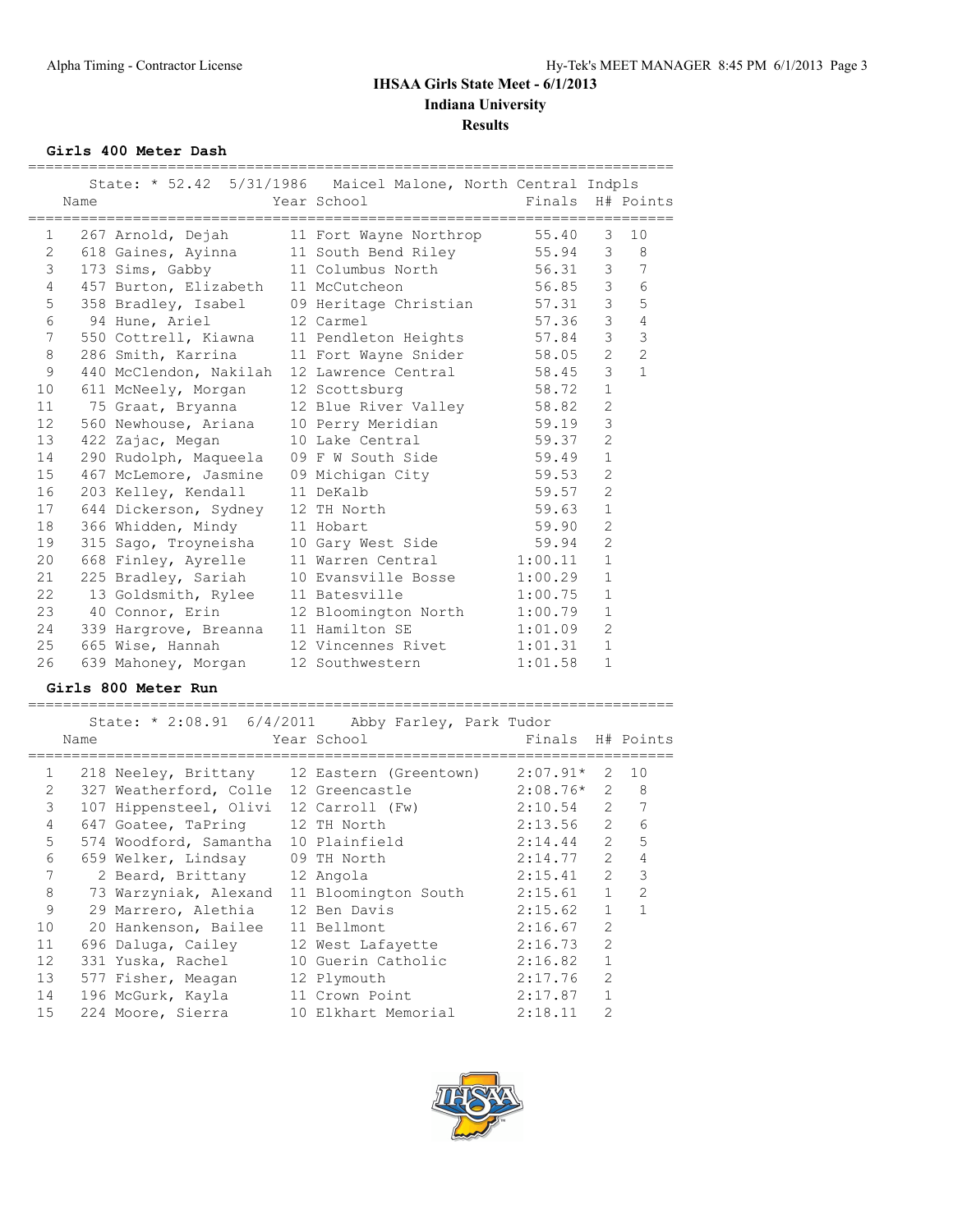#### **....Girls 800 Meter Run**

| 16 | 691 Kutis, Beatrice    | 12 Wes-Del             | 2:18.14 | $\mathbf{1}$  |
|----|------------------------|------------------------|---------|---------------|
| 17 | 713 O'Shea, Kelly      | 11 Wheeler             | 2:18.59 | $\mathbf{1}$  |
| 18 | 117 Stenger, Madison   | 12 Carroll (Fw)        | 2:18.97 | $\mathcal{L}$ |
| 19 | 546 Maier, Meredith    | 11 Oldenburg Academy   | 2:19.64 | $\mathbf{1}$  |
| 20 | 442 Roach, Maddy       | 12 Lawrence Central    | 2:20.56 | 1             |
| 21 | 50 Raphael, Kate       | 11 Bloomington North   | 2:21.77 | $\mathcal{L}$ |
| 22 | 613 Green, Aleksey     | 11 Shakamak            | 2:23.45 | 1             |
| 23 | 305 Welch, Haley       | 11 Franklin Central    | 2:24.08 | 1             |
| 24 | 518 Schuster, Sarah    | 11 Noblesville         | 2:24.44 | $\mathbf{1}$  |
| 25 | 595 Pizer, Paige       | 11 Portage             | 2:25.01 | $\mathbf{1}$  |
| 26 | 174 Sollman, Rachael   | 12 Columbus North      | 2:25.25 | $\mathbf{1}$  |
| 27 | 219 Sprinkles, Jessica | 09 Eastern (Greentown) | 2:29.43 | $\mathcal{L}$ |

### **Girls 1600 Meter Run**

======================================================================= State: \* 4:43.46 6/4/2011 Waverly Neer, Culver Acade Name Year School Finals Points ======================================================================= 1 217 Neeley, Bethany 12 Eastern (Greentown) 4:53.37 10 2 73 Warzyniak, Alexand 11 Bloomington South 4:57.68 8 3 162 Caldwell, Mackenzi 11 Columbus North 4:58.73 7 4 137 Schoettmer, Victor 12 Center Grove 4:59.78 6 5 156 Roush, Samantha 11 Columbia City 5:00.33 5 6 616 Farrough, Amanda 12 South Bend Clay 5:00.95 4 7 509 Foley, Kendra 12 Noblesville 5:01.06 3 8 345 Nichwitz, Rachel 10 Hamilton SE 5:01.54 2 9 330 Austin, Taylor 12 Griffith 5:01.56 1 10 224 Moore, Sierra 10 Elkhart Memorial 5:02.48 11 425 Lancioni, Elena 11 LaPorte 5:03.52 12 612 Johnson, Zoey 11 Seymour 5:06.68 13 101 Welch, Kelcy 11 Carmel 5:07.34 14 688 Ray, Sarah 12 Warsaw Community 5:08.06 15 389 Free, Katherine 09 Indpls Cathedral 5:08.40 16 307 Hostetler, Abigail 11 Fremont 5:09.62 17 716 Uebele, Becca 11 Zionsville 5:11.36 18 559 Casey, Kieran 11 Perry Meridian 5:12.20 19 540 Lenhart, Shallen 10 Oak Hill 5:15.40 20 633 Werner, Kyleigh 10 South Central 5:17.71 21 359 Crews, Sienna 10 Heritage Hills 5:18.14 22 299 Nolting, Natalie 12 Franklin Central 5:19.29 23 442 Roach, Maddy 12 Lawrence Central 5:21.10 24 652 Mundy, Chanli 12 TH North 5:21.34 25 265 Konow, Marina 11 F W Conc 5:30.64 26 715 Wilkins, Rachel 10 Wood Memorial 5:33.95 27 525 Bosler, Ashton 10 North Harrison 5:50.96

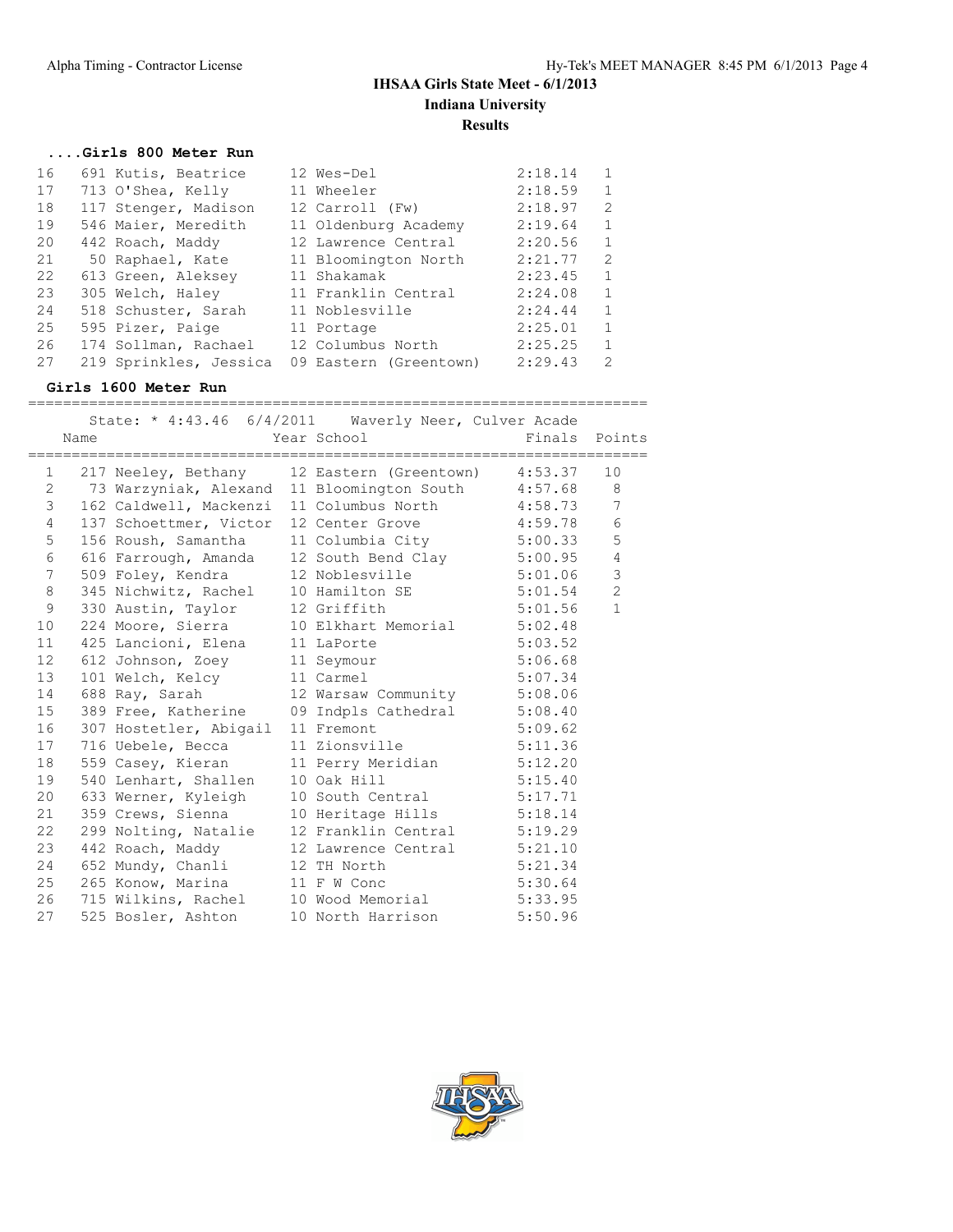**Girls 3200 Meter Run**

|                 | Name | State: * 10:20.66 6/4/2011     Waverly Neer, Culver Acade | Year School          | Finals Points |                 |
|-----------------|------|-----------------------------------------------------------|----------------------|---------------|-----------------|
| 1.              |      |                                                           |                      | 10:20.68      | 10              |
|                 |      | 2 695 Burgess, Bobbie 12 West Lafayette                   |                      | $10:40.33$ 8  |                 |
| 3               |      | 162 Caldwell, Mackenzi 11 Columbus North                  |                      | 10:48.41      | $7\phantom{.0}$ |
| 4               |      | 101 Welch, Kelcy 11 Carmel                                |                      | 10:49.40      | $\sqrt{6}$      |
| 5               |      | 4 Abramson, Malyka                                        | 10 Avon              | 10:51.64      | 5               |
| 6               |      | 573 Olinger, Brynn 12 Plainfield                          |                      | 10:52.96      | $\overline{4}$  |
| 7               |      | 116 Ruich, Melanie                                        | 12 Carroll (Fw)      | 10:54.68      | $\mathfrak{Z}$  |
| 8               |      | 137 Schoettmer, Victor 12 Center Grove                    |                      | 10:55.47      | $\overline{2}$  |
| $\mathcal{G}$   |      | 616 Farrough, Amanda                                      | 12 South Bend Clay   | 10:56.18      | $\mathbf{1}$    |
|                 |      | 10 425 Lancioni, Elena 11 LaPorte                         |                      | 11:02.34      |                 |
|                 |      | 11 688 Ray, Sarah                                         | 12 Warsaw Community  | 11:02.66      |                 |
| 12 <sup>°</sup> |      | 556 Woods, Madison                                        | 10 Penn              | 11:04.50      |                 |
| 13              |      | 98 Schmitz, Ellen                                         | 12 Carmel            | 11:04.73      |                 |
| 14              |      | 545 Billingsley, Sarah 11 Oldenburg Academy               |                      | 11:10.85      |                 |
| 15              |      | 306 Aldrich, Anna                                         | 12 Fremont           | 11:14.83      |                 |
|                 |      | 16 77 Lies, Hannah                                        | 12 Brebeuf           | 11:20.06      |                 |
|                 | 17   | 549 Buck, Alex                                            | 09 Pendleton Heights | 11:22.25      |                 |
| 18              |      | 16 Beery, Bailey                                          | 09 Bellmont          | 11:22.83      |                 |
| 19              |      | 212 Seward, Sophie                                        | 11 Eastbrook         | 11:24.28      |                 |
| 20              |      | 234 Effron, Shannon                                       | 11 EV Reitz          | 11:30.47      |                 |
|                 |      | 21 426 Schoof, Kailee 09 LaPorte                          |                      | 11:31.35      |                 |
| 22              |      | 330 Austin, Taylor                                        | 12 Griffith          | 11:32.95      |                 |
| 23              |      | 558 Peter, Cathryn                                        | 12 Perry Central     | 11:33.10      |                 |
| 24              |      | 200 Carpenter, Amy                                        | 11 Decatur Central   | 11:33.19      |                 |
| 25              |      | 652 Mundy, Chanli                                         | 12 TH North          | 11:57.55      |                 |
|                 |      | 26 525 Bosler, Ashton                                     | 10 North Harrison    | 12:01.77      |                 |
| 27              |      | 65 Lewandowski, Alexi                                     | 10 Bloomington South | 12:05.60      |                 |
| 28              |      | 59 Evans, Macy                                            | 09 Bloomington South | 12:38.88      |                 |

#### **Girls 100 Meter Hurdles**

|                | Name          |                      | State: * 13.95 6/2005 Vanneisha Ivy, Muncie Central<br>Year School | Prelims Wind H#      |    |
|----------------|---------------|----------------------|--------------------------------------------------------------------|----------------------|----|
|                | Preliminaries |                      |                                                                    |                      |    |
| $\mathbf{1}$   |               | 264 Black, Symone    | 11 F W Conc                                                        | $14.540 - 0.2$ 1     |    |
| $\mathfrak{L}$ |               | 332 Brown, Sierra    | 11 Hamilton Heights                                                | $14.62Q - 0.9$ 3     |    |
| 3              |               | 21 Hankenson, Holly  | 11 Bellmont                                                        | 14.760 0.5 2         |    |
| $\overline{4}$ |               | 447 Brooks, Majaica  | 12 Lawrence North                                                  | $14.760 - 0.2$ 1     |    |
| 5              |               | 278 Taylor, Jaquell  | 11 Fort Wayne Northrop                                             | $14.860 - 0.9$ 3     |    |
| 6              |               | 677 Redmon, Caitlyn  | 10 Warren Central                                                  | 15.090 0.5 2         |    |
| 7              |               | 222 Ashba, Olivia    | 12 Edgewood                                                        | $14.89q - 0.2$ 1.884 |    |
| 8              |               | 653 Porter, Keirra   | 10 TH North                                                        | $14.89q - 0.2$ 1.887 |    |
| 9              |               | 391 Ertel, Keri      | 10 Jennings County                                                 | $14.93q - 0.9$ 3     |    |
| 10             |               | 452 Walton, Keeana   | 12 Maconaguah                                                      | $15.18$ 0.5 2        |    |
| 11             |               | 614 Moore, Dezha     | 11 South Bend Adams                                                | $15.20 \t 0.5 \t 2$  |    |
| 12             |               | 664 Swenson, Kassidy | 12 Valparaiso                                                      | $15.28 \t 0.5$       | -2 |

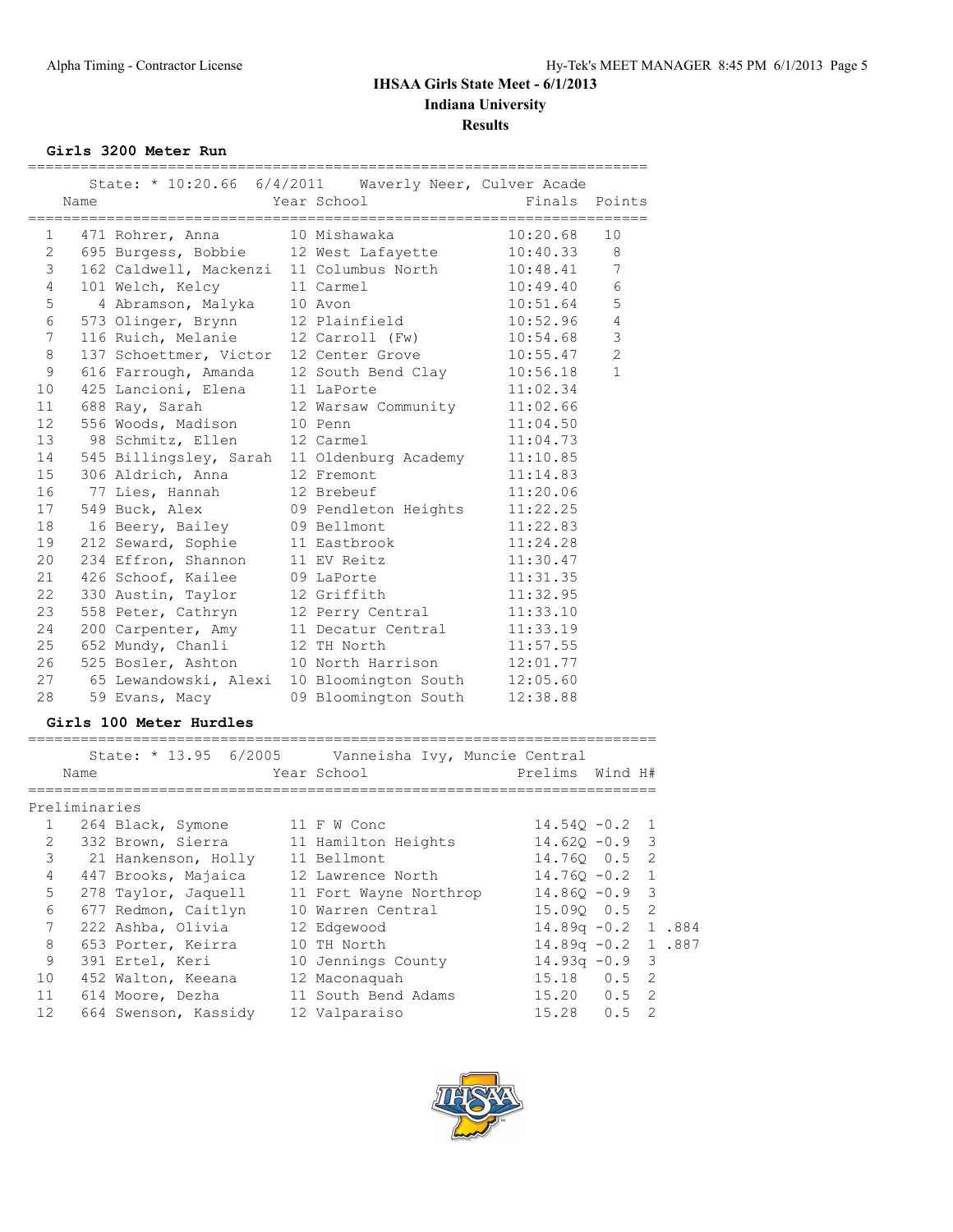#### **....Girls 100 Meter Hurdles**

| 13 | 164 Gedeon, Debie                 | 10 Columbus North                          | 15.29           | $-0.9$ 3       |              |
|----|-----------------------------------|--------------------------------------------|-----------------|----------------|--------------|
| 14 | 76 Lige, Keyera                   | 12 Bowman                                  | $15.43$ 0.5 2   |                |              |
| 15 |                                   | 303 Tromble, Mackenzie 12 Franklin Central | $15.52$ 0.5 2   |                |              |
| 16 | 435 Hall, Addison                 | 12 Lawrence Central                        | 15.53           | $-0.9$ 3       |              |
| 17 | 660 Brewer, Tasia 12 TH South     |                                            | 15.55           | $-0.2$         | 1            |
| 18 | 186 O'Connell, Jessica 11 Concord |                                            | 15.61           |                | $-0.9$ 3.607 |
| 19 | 398 Thomas, Emily                 | 11 Knightstown                             | 15.61           |                | $-0.9$ 3.610 |
| 20 | 667 Clay, Dajaie                  | 12 Warren Central                          | $15.63 - 0.2 1$ |                |              |
| 21 | 87 Noube, Sibong 12 Brownsburg    |                                            | 15.82           | $-0.2$ 1       |              |
| 22 | 238 Martin, Jenna                 | 12 EV Reitz                                | 15.89           | $-0.2$ 1       |              |
| 23 | 35 Payne, Evonnie                 | 10 Benton Central                          | 15.90           | $-0.9$ 3       |              |
| 24 | 469 Harper, Alexys                | 10 Mishawaka                               | $16.09$ $0.5$ 2 |                |              |
| 25 | 412 Bettis, Parriss               | 11 Lake Central                            | $16.17$ 0.5 2   |                |              |
| 26 | 39 Clements, Trinity              | 10 Bloomington North                       | 16.32           | $-0.2 \quad 1$ |              |
| 27 | 78 Brady, Emily                   | 10 Brown County                            | 16.46           | $-0.9$ 3       |              |

### **Girls 100 Meter Hurdles**

| Name   |  |                                                                                                                                                                                                  |                         |                                                                         |                                                                                                            |                               |                                                                                                                     |                                        |
|--------|--|--------------------------------------------------------------------------------------------------------------------------------------------------------------------------------------------------|-------------------------|-------------------------------------------------------------------------|------------------------------------------------------------------------------------------------------------|-------------------------------|---------------------------------------------------------------------------------------------------------------------|----------------------------------------|
| Finals |  |                                                                                                                                                                                                  |                         |                                                                         |                                                                                                            |                               |                                                                                                                     |                                        |
|        |  |                                                                                                                                                                                                  |                         |                                                                         |                                                                                                            |                               |                                                                                                                     |                                        |
|        |  |                                                                                                                                                                                                  |                         |                                                                         |                                                                                                            |                               | - 8                                                                                                                 | .741                                   |
|        |  |                                                                                                                                                                                                  |                         |                                                                         |                                                                                                            |                               | $\overline{7}$                                                                                                      | .748                                   |
|        |  |                                                                                                                                                                                                  |                         |                                                                         |                                                                                                            |                               | 6                                                                                                                   |                                        |
|        |  |                                                                                                                                                                                                  |                         |                                                                         |                                                                                                            |                               | 5                                                                                                                   |                                        |
|        |  |                                                                                                                                                                                                  |                         |                                                                         |                                                                                                            |                               | 4                                                                                                                   |                                        |
|        |  |                                                                                                                                                                                                  |                         |                                                                         |                                                                                                            |                               | 3                                                                                                                   |                                        |
|        |  |                                                                                                                                                                                                  |                         |                                                                         |                                                                                                            |                               | $\mathcal{L}$                                                                                                       |                                        |
|        |  | 10                                                                                                                                                                                               |                         |                                                                         | 15.12                                                                                                      | $-1.7$                        |                                                                                                                     |                                        |
|        |  | 332 Brown, Sierra<br>21 Hankenson, Holly<br>264 Black, Symone<br>447 Brooks, Majaica<br>677 Redmon, Caitlyn<br>222 Ashba, Olivia<br>278 Taylor, Jaquell<br>653 Porter, Keirra<br>391 Ertel, Keri | State: $* 13.95 6/2005$ | Year School<br>11 Bellmont<br>11 F W Conc<br>12 Edgewood<br>10 TH North | 11 Hamilton Heights<br>12 Lawrence North<br>10 Warren Central<br>11 Fort Wayne Northrop<br>Jennings County | Vanneisha Ivy, Muncie Central | $14.75 - 1.7$<br>$14.75 - 1.7$<br>$14.77 - 1.7$<br>$14.85 - 1.7$<br>$14.93 - 1.7$<br>$14.96 - 1.7$<br>$14.98 - 1.7$ | Finals Wind Points<br>$14.53 - 1.7$ 10 |

|              | Girls 300 Meter Hurdles |                                                     |  |                        |                  |                |                |  |  |  |  |  |  |
|--------------|-------------------------|-----------------------------------------------------|--|------------------------|------------------|----------------|----------------|--|--|--|--|--|--|
|              | Name                    | State: * 42.03 6/4/2011 Skyler Carpenter, Westview  |  | Year School            | Finals H# Points |                |                |  |  |  |  |  |  |
| $\mathbf{1}$ |                         | 264 Black, Symone 11 F W Conc                       |  |                        | 43.10            | 3              | $\sqrt{10}$    |  |  |  |  |  |  |
| 2            |                         | 222 Ashba, Olivia 12 Edgewood                       |  |                        | 43.82            | 3              | 8              |  |  |  |  |  |  |
| 3            |                         | 277 Skelton, Makelle 12 Fort Wayne Northrop 44.03 3 |  |                        |                  |                | 7              |  |  |  |  |  |  |
| 4            |                         | 21 Hankenson, Holly 11 Bellmont                     |  |                        | 44.52            | $\mathcal{B}$  | 6              |  |  |  |  |  |  |
| 5            |                         | 303 Tromble, Mackenzie 12 Franklin Central          |  |                        | 44.56            | $\mathcal{E}$  | 5              |  |  |  |  |  |  |
| 6            |                         | 435 Hall, Addison                                   |  | 12 Lawrence Central    | 44.72 2          |                | $\overline{4}$ |  |  |  |  |  |  |
| 7            |                         | 186 O'Connell, Jessica                              |  | 11 Concord             | 44.88            | $\overline{2}$ | 3              |  |  |  |  |  |  |
| 8            |                         | 217 Neeley, Bethany                                 |  | 12 Eastern (Greentown) | 44.92            | $\mathcal{E}$  | $\overline{2}$ |  |  |  |  |  |  |
| 9            |                         | 485 Fisher, Mandy                                   |  | 12 Mooresville         | 44.95            | $\overline{2}$ | $\mathbf{1}$   |  |  |  |  |  |  |
| 10           |                         | 663 Bantz, Emily 12 Union County                    |  |                        | 45.03            | $\mathfrak{D}$ |                |  |  |  |  |  |  |
| 11           |                         | 76 Lige, Keyera         12 Bowman                   |  |                        | 45.08            | 3              |                |  |  |  |  |  |  |
| 12           |                         | 451 Nida, Victoria                                  |  | 12 Lowell              | 45.59            | $\overline{2}$ |                |  |  |  |  |  |  |
| 13           |                         | 391 Ertel, Keri                                     |  | 10 Jennings County     | 45.60            | 3              |                |  |  |  |  |  |  |

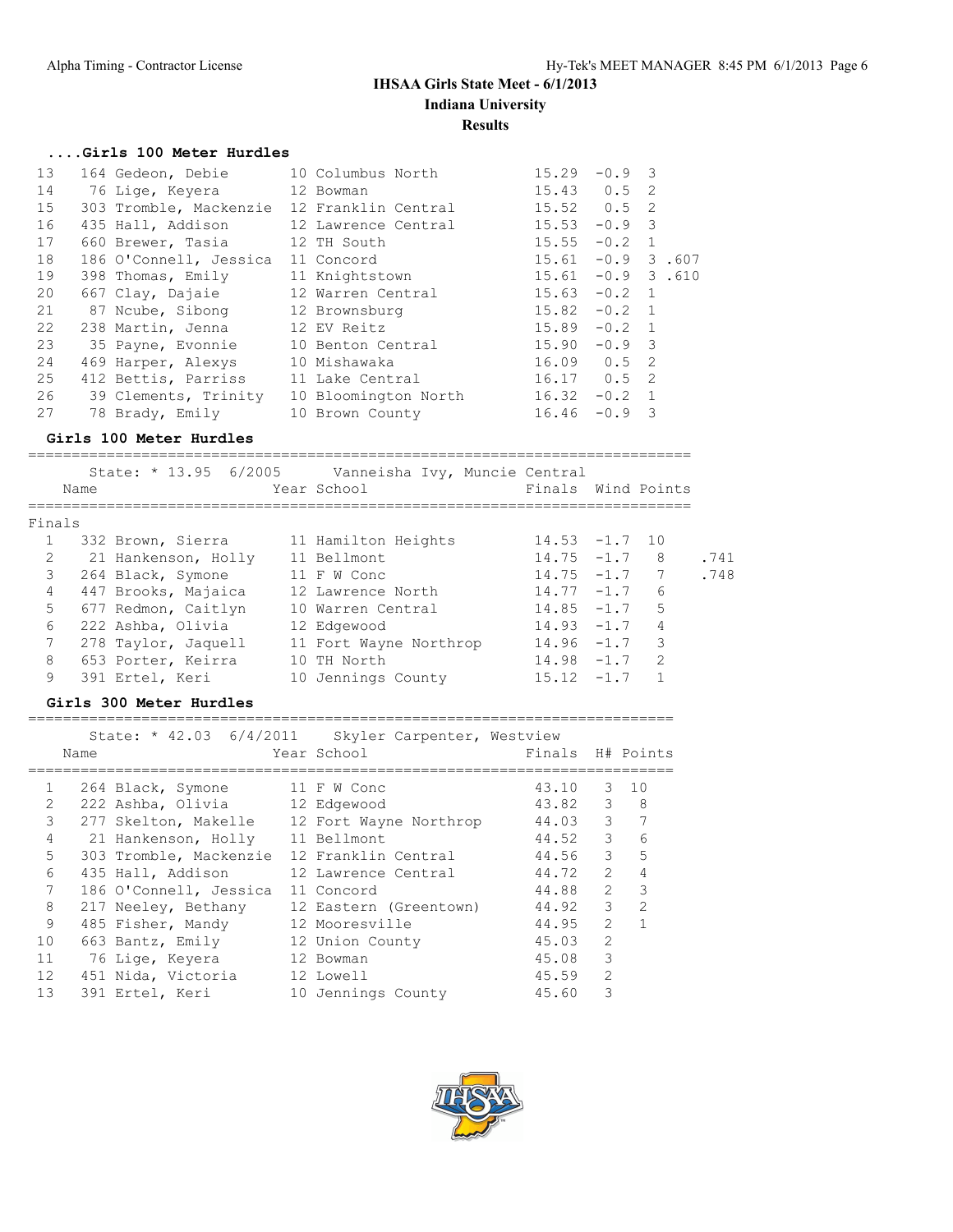## **....Girls 300 Meter Hurdles**

| 32 Vandever, Devyn | 11 Ben Davis                                                                                                                                                                                                                                                                        | 45.62 | 2              |                                |
|--------------------|-------------------------------------------------------------------------------------------------------------------------------------------------------------------------------------------------------------------------------------------------------------------------------------|-------|----------------|--------------------------------|
|                    | 12 Valparaiso                                                                                                                                                                                                                                                                       | 45.65 | 3              |                                |
|                    | 12 Fort Wayne Northrop                                                                                                                                                                                                                                                              |       | 2              | .854                           |
|                    | 11 Warsaw Community                                                                                                                                                                                                                                                                 |       |                | .856                           |
|                    | 11 EV Mater Dei                                                                                                                                                                                                                                                                     | 45.87 | $\mathbf{1}$   |                                |
|                    | 12 TH South                                                                                                                                                                                                                                                                         | 46.02 | $\mathbf{1}$   |                                |
|                    | 12 Carmel                                                                                                                                                                                                                                                                           | 46.24 | $\overline{2}$ |                                |
|                    | 10 Bloomington North                                                                                                                                                                                                                                                                | 46.27 | $\mathbf{1}$   |                                |
|                    | 10 New Prairie                                                                                                                                                                                                                                                                      | 46.59 | $\mathbf{1}$   |                                |
|                    | 12 Bloomington North                                                                                                                                                                                                                                                                | 46.62 | $\mathbf{1}$   |                                |
|                    | 12 Mishawaka                                                                                                                                                                                                                                                                        | 47.20 | $\mathbf{1}$   |                                |
|                    | 10 Gibson Southern                                                                                                                                                                                                                                                                  | 47.92 | $\mathbf{1}$   |                                |
|                    | 12 Lawrence North                                                                                                                                                                                                                                                                   | 48.49 | $\overline{2}$ |                                |
|                    | 664 Swenson, Kassidy<br>270 Kempf, Connor<br>684 Ferquson, Jackie<br>232 Record, Kiersten<br>660 Brewer, Tasia<br>102 Wozniak, Alyssa<br>39 Clements, Trinity<br>503 Vogeler, Allison<br>54 Zerfas, Christina<br>473 Spence, Ashley<br>322 Milheiser, Jordyn<br>447 Brooks, Majaica |       |                | 45.86<br>45.86<br>$\mathbf{1}$ |

==========================================================================

**Girls 4x100 Meter Relay**

| State: * 45.75 6/2003 Ft Wayne Northrup | Adams, Rox, Carr, Robinson                        |                |
|-----------------------------------------|---------------------------------------------------|----------------|
| School<br>,,,,,,,,,,,,,,,,,,,,,,        | Finals H# Points<br>============================= |                |
| 1 Ben Davis 'A'                         | 47.22<br>$3 - 10$                                 |                |
| 1) 26 Caudle, Maya 11                   | 2) 28 Jones, Briana 12                            |                |
| 3) 34 Woodson, Ra'Von 09                | 4) 29 Marrero, Alethia 12                         |                |
| 2 Fort Wayne Northrop 'A'               | - 3<br>47.86                                      | 8              |
| 1) 271 Krantz, Jailyn 10                | 2) 273 McGee, Amber 10                            |                |
| 3) 278 Taylor, Jaquell 11               | 4) 277 Skelton, Makelle 12                        |                |
| 3 Hamilton Southeastern 'A'             | 47.92<br>$\overline{\mathbf{3}}$                  | 7              |
| 1) 333 Allaben, Hannah 11               | 2) 348 Seymour, Kayla 11                          |                |
| 3) 337 Goens, Katherine 12              | 4) 338 Goggans, Brittany 11                       |                |
| 4 Lawrence Central 'A'                  | 48.17 3                                           | 6              |
| 1) 445 Stott, Lakara 09                 | 2) 436 Herring, Kyndal 09                         |                |
| 3) 443 Shelton, Audrey 11               | 4) 431 Dulaney, Naiomi 12                         |                |
| 5 Pike 'A'                              | 48.20 3                                           | 5              |
| 1) 568 Jackson, Kim 10                  | 2) 566 Haney, Morgan 11                           |                |
| 3) 563 Ford, Malaysia 11                | 4) 572 Yeadon, Chelsea 12                         |                |
| 6 Bloomington South 'A'                 | 48.41<br>$\mathcal{L}$                            | 4              |
| 1) 57 Conrad, Isabelle 11               | 2) 67 Morrone, Emily 10                           |                |
| 3) 55 Bomba, Cydney 09                  | 4) 62 Grabowski, Megan 09                         |                |
| 7 Evansville Reitz Memorial 'A'         | 48.82<br>$\mathcal{L}$                            | 3              |
| 1) 233 Armstead, Aaliyah 10             | 2) 237 Krampe, Kynedi 12                          |                |
| 3) 238 Martin, Jenna 12                 | 4) 241 Mulzer, Morgan 12                          |                |
| 8 Fishers 'A'                           | 48.87 3                                           | $\mathfrak{D}$ |
| 1) 249 Berndt, Salynda 10               | 2) 260 White, Bre 11                              |                |
| 3) 257 Smith, Alexxus 10                | 4) 259 Weisenbach, Erin 12                        |                |
| 9 Mishawaka<br>$\mathsf{A}$             | 48.88<br>3                                        | 1              |
| 1) 469 Harper, Alexys 10                | 2) 475 Wakes, Chelsey 12                          |                |
| 3) 472 Roth, Hannah 11                  | 4) 473 Spence, Ashley 12                          |                |
| 10 Warren Central 'A'                   | 48.91 3                                           |                |
| 1) 666 Byrdsong, Bryeana 09             | 2) 671 Harris, Ashanetta 11                       |                |
| 3) 673 Jackson, Oschtisha 11            | 4) 674 Jarrett, Reagan 09                         |                |

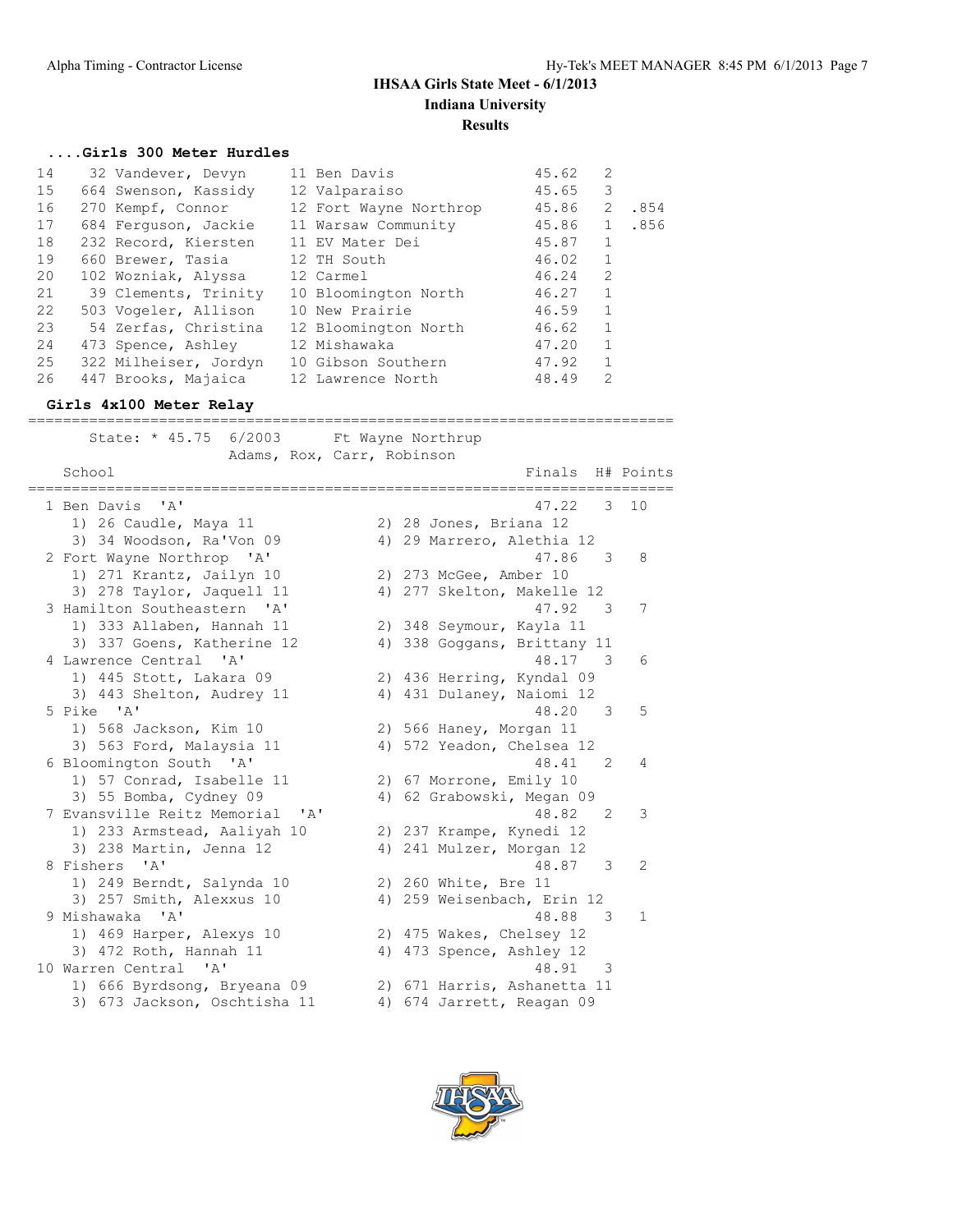## **....Girls 4x100 Meter Relay**

| 11 Fort Wayne Snider 'A'                                   | 48.92<br>3                                             |
|------------------------------------------------------------|--------------------------------------------------------|
| 1) 288 Wallace Coleman, Riyanna 12 2) 289 White, Tayler 12 |                                                        |
| 3) 284 Posey, Mariah 11                                    | 4) 281 Hicks, Christiana 12                            |
| 12 Merrillville 'A'                                        | 49.14<br>2                                             |
| 1) 466 Williams, Briana 12                                 | 2) 461 Harper, Airrica 12                              |
| 3) 464 Samuels, Stephanie 12                               | 4) 463 Peppers, Anjelica 12                            |
| 13 Gary West Side 'A'                                      | 49.34<br>2                                             |
| 1) 316 Stalling, Ivorie 10                                 | 2) 309 Brister, Kayla 12                               |
| 3) 317 Stewart, Ashley 12                                  | 4) 311 Hunter, Tyeisha 09                              |
| 14 Carroll (Fort Wayne) 'A'                                | 49.41<br>2                                             |
| 1) 103 Bevineau, Makenzy 11                                | 2) 115 Poynter, Amy 12                                 |
| 3) 110 Marano, Kyley 12                                    | 4) 105 Crawford, Sara 12                               |
| 15 Concord 'A'                                             | 49.48<br>1                                             |
| 1) 181 DeFreese, Mariah 09                                 | 2) 178 Bonfiglio, Ciana 10                             |
| 3) 182 Detwiler, Michelle 11                               | 4) 186 O'Connell, Jessica 11                           |
| 16 Terre Haute North Vigo 'A'                              | 49.48<br>1                                             |
| 1) 654 Scank, Summer 11                                    | 2) 653 Porter, Keirra 10                               |
| 3) 646 Fears, Sarah 12                                     | 4) 650 Johnson, DaShana 11                             |
| 17 Kokomo 'A'                                              | 49.54<br>$\overline{\phantom{0}}^2$                    |
| 1) 403 Lancaster, Brianna 11                               | 2) 404 Martin, Ma-Ryssa 11                             |
| 3) 407 Pugh, Raven 11                                      | 4) 408 Wallace, Iesha 11                               |
| ' A'                                                       | 49.55<br>2                                             |
| 18 South Bend Saint Joseph's<br>1) 631 Staud, Rachel 12    |                                                        |
|                                                            | 2) 627 Kambol, Sam 09                                  |
| 3) 632 Weaver, Michelle 10                                 | 4) 625 Feldkamp, Kaleigh 09<br>50.22<br>- 1            |
| 19 Bloomington North 'A'                                   |                                                        |
| 1) 44 Good, Kristen 10                                     | 2) 37 Campbell, Jaela 09<br>4) 39 Clements, Trinity 10 |
| 3) 46 Heeb, Gracie 09                                      |                                                        |
| 20 Avon 'A'                                                | 50.23<br>- 1                                           |
| 1) 8 Ellis, Lanique 10                                     | 2) 9 Ellis, Monique 10                                 |
| 3) 10 Heim, Hannah 12                                      | 4) 11 Johnson, Danyetta 12                             |
| 21 Kankakee Valley 'A'                                     | 50.23<br>2                                             |
| 1) 394 Jungels, Joli 11                                    | 2) 393 Jungels, Jenna 09                               |
| 3) 395 Martin, Gabrielle 11                                | 4) 396 Mulloy, Leanna 11                               |
| 22 Columbus North 'A'                                      | 50.47<br>1                                             |
| 1) 161 Britt, Lindsey 12                                   | 2) 166 Hofmeister, Malissa 12                          |
| 3) 170 Malone, Olivia 10                                   | 4) 175 Tompkins, Kaci 12                               |
| 23 East Central 'A'                                        | 50.62<br>1                                             |
| 1) 204 Cartuyvelles, Kelli 11                              | 2) 208 Gindling, Kendall 09                            |
| 3) 210 Patton, Hannah 11                                   | 4) 207 Fette, Olivia 10                                |
| 24 New Albany 'A'                                          | 50.66<br>$\mathbf{1}$                                  |
| 1) 498 Stubbins, Markayla 12                               | 2) 497 Palmer, Courtney 10                             |
| 3) 494 Bethel, Jayla 11                                    | 4) 493 Bell, Aaliyah 09                                |
| 25 Mt. Vernon<br>A'                                        | 50.71<br>1                                             |
| 1) 487 Brown, Zoee 10                                      | 2) 488 Bush, Savannah 09                               |
| 3) 490 Randall, Abby 10                                    | 4) 491 Ray, Kellen 10                                  |
| 26 Noblesville 'A'                                         | 55.47<br>1                                             |
| 1) 505 Avila, Brieann 12                                   | 2) 521 Zatkoff, Genese 11                              |
| 3) 516 Rhyne, Kymberlee 09                                 | 4) 515 Nicholson, Malashia 11                          |
| -- Portage 'A'                                             | DNF<br>2                                               |
| 1) 585 Boyd, Shakiea 12                                    | 2) 594 Ostrander, Victoria 10                          |
|                                                            |                                                        |

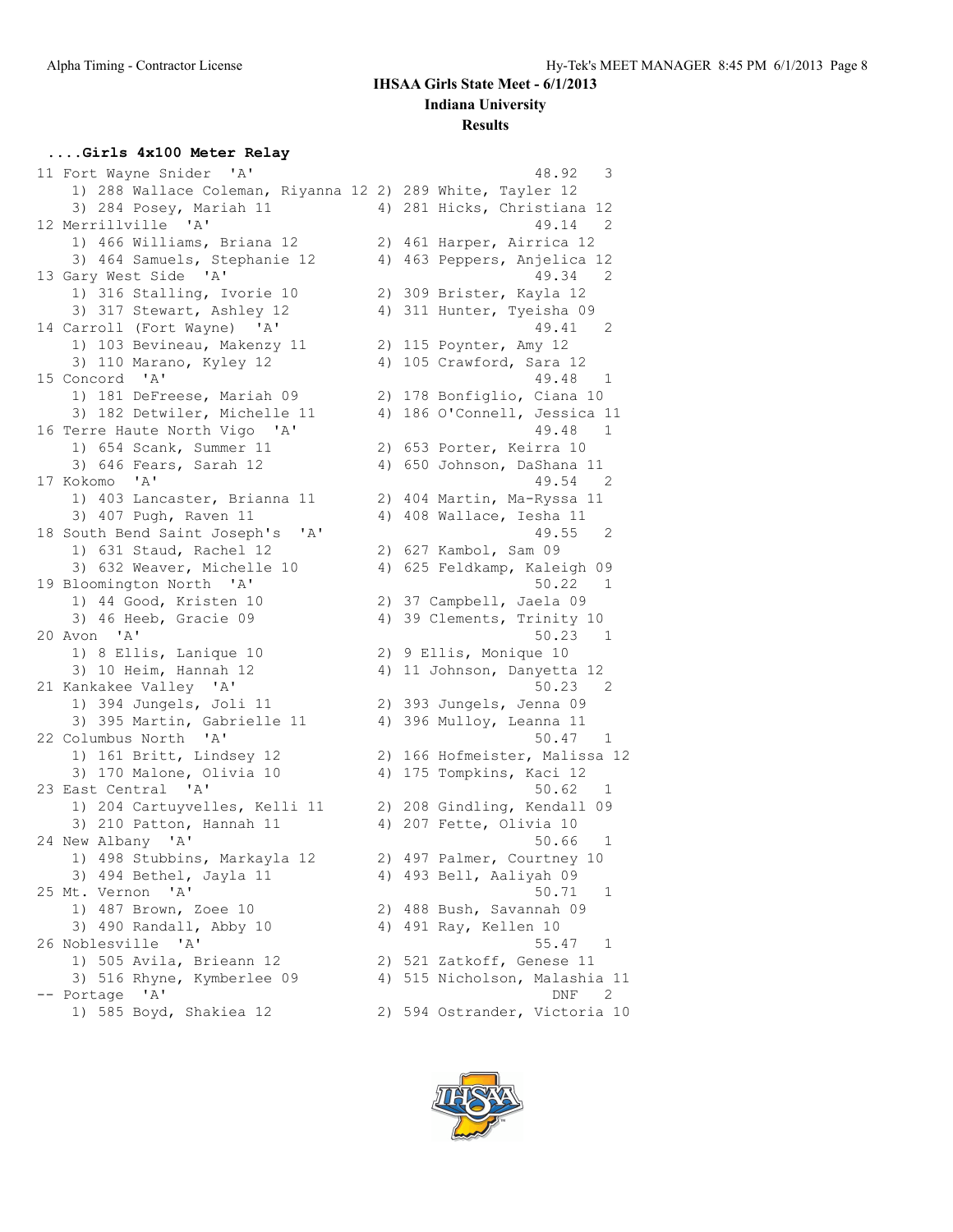# **IHSAA Girls State Meet - 6/1/2013**

**Indiana University**

#### **Results**

### **....Girls 4x100 Meter Relay**

3) 599 Stubblefield, Rochelle 12 4) 591 McKnight, Jade 12

#### **Girls 4x400 Meter Relay**

========================================================================== State: \* 3:47.37 6/4/2011 Lawrence North, Law. North M Brooks, A Franklin, A Spencer, C Miller School Finals H# Points ========================================================================== 1 Fort Wayne Northrop 'A' 3:51.53 3 10 1) 267 Arnold, Dejah 11 2) 272 McCuiston, Victoria 11 3) 277 Skelton, Makelle 12 4) 273 McGee, Amber 10 2 Hamilton Southeastern 'A' 3:53.96 2 8 1) 338 Goggans, Brittany 11 2) 339 Hargrove, Breanna 11 3) 342 Mager, Ashley 09 4) 349 Stein, Ally 12 3 Lawrence Central 'A' 3:54.35 3 7 1) 436 Herring, Kyndal 09 2) 440 McClendon, Nakilah 12 3) 435 Hall, Addison 12 4) 431 Dulaney, Naiomi 12 4 Carmel 'A' 3:54.67 3 6 .663 1) 90 Dixon, Rachel 09 2) 91 Etgen, Cami 11 3) 94 Hune, Ariel 12 4) 102 Wozniak, Alyssa 12 5 Eastern (Greentown) 'A' 3:55.66 3 5 1) 214 Ewing, Avery 10 2) 217 Neeley, Bethany 12 3) 219 Sprinkles, Jessica 09 4) 218 Neeley, Brittany 12 6 Bellmont 'A' 3:55.91 3 4 1) 18 Gunsett, Emily 09 2) 20 Hankenson, Bailee 11 3) 21 Hankenson, Holly 11 4) 22 Harvey, Alexis 12 7 Fishers 'A' 3:56.67 3 3 .669 1) 250 Gorgol, Molly 11 2) 251 Harris, Allie 10 3) 252 Hochstedler, Alex 11 4) 260 White, Bre 11 8 Franklin Central 'A' 3:56.79 2 2 1) 293 Archer, Kennedy 10 2) 302 Tibbs, Tamara 12 3) 297 Koehl, Olivia 09 4) 303 Tromble, Mackenzie 12 9 Carroll (Fort Wayne) 'A' 3:56.83 3 1 .828 1) 114 Piepho, Arden 12 2) 115 Poynter, Amy 12 3) 110 Marano, Kyley 12 4) 117 Stenger, Madison 12 10 Fort Wayne Snider 'A' 3:56.83 3 .830 1) 286 Smith, Karrina 11 2) 284 Posey, Mariah 11 3) 281 Hicks, Christiana 12 4) 288 Wallace Coleman, Riyanna 12 11 Warren Central 'A' 3:57.49 2 1) 668 Finley, Ayrelle 11 2) 673 Jackson, Oschtisha 11 3) 670 Garrison, Brianna 11 4) 678 Taylor, Natalia 11 12 Ben Davis 'A' 3:57.91 2 1) 32 Vandever, Devyn 11 2) 28 Jones, Briana 12 3) 29 Marrero, Alethia 12 4) 25 Brahm, Constance 10 13 Chesterton 'A' 3:58.92 2 1) 140 Acevedo, Ana 09 2) 141 Bell, Desiree 09 3) 147 Lindahl, Kaylee 09 4) 145 Kincy, Jordyn 11 14 Warsaw Community 'A' 3:59.65 1 1) 686 Kratzsch, Megan 10 2) 682 Eckert, Nicole 10 3) 690 Worrell, Tennie 10 4) 684 Ferguson, Jackie 11

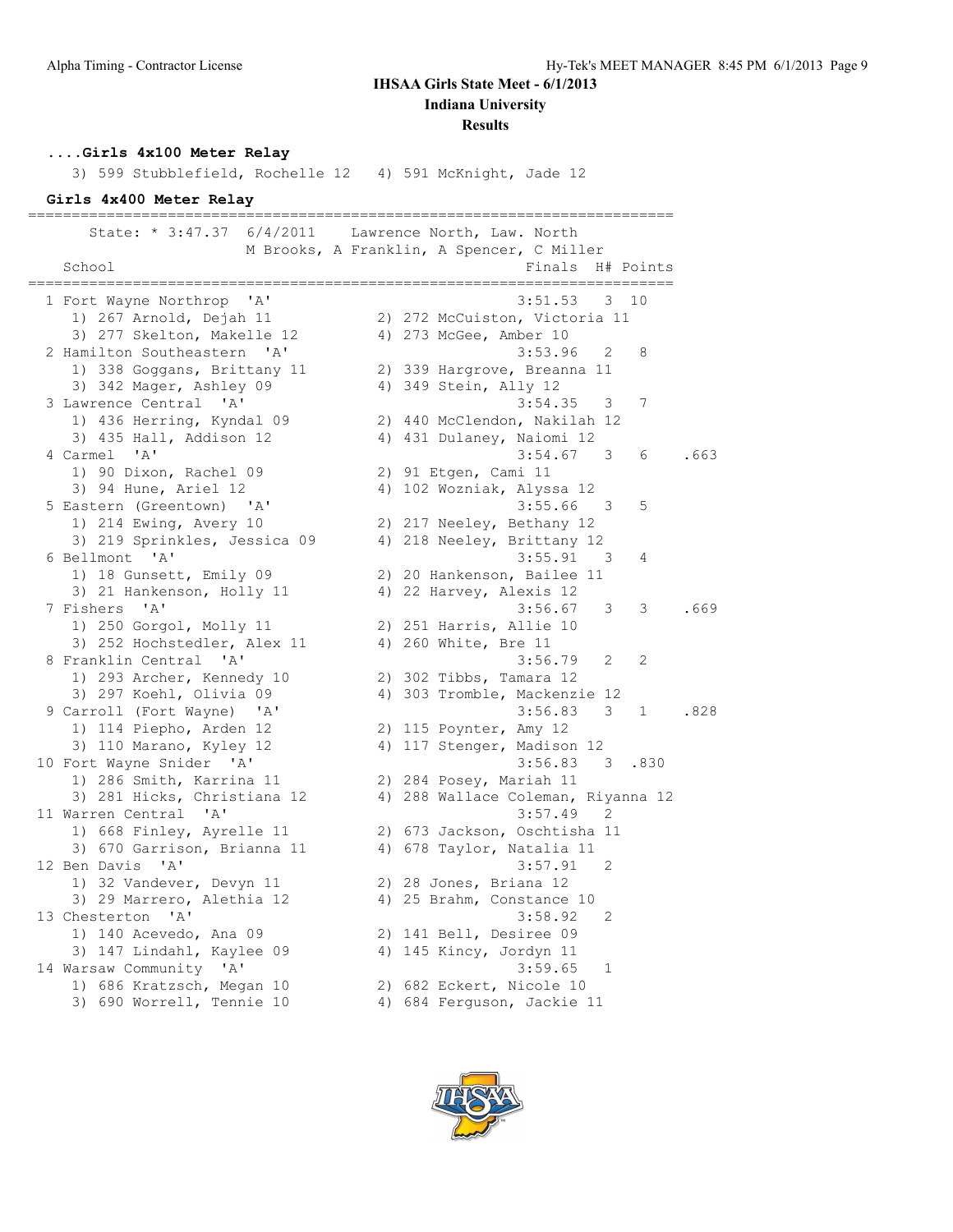#### **....Girls 4x400 Meter Relay**

 15 Crown Point 'A' 4:00.89 2 1) 193 Horn, Jorie 11 2) 195 Marcinkowski, Mikayla 12 3) 196 McGurk, Kayla 11 4) 192 Beckham, Bailey 12 16 Columbus North 'A' 4:01.22 1 1) 172 Peters, Janelle 10 2) 173 Sims, Gabby 11 3) 174 Sollman, Rachael 12 4) 166 Hofmeister, Malissa 12 17 Concord 'A' 4:01.30 1 1) 178 Bonfiglio, Ciana 10 2) 180 Buchanan, Casey 09 3) 181 DeFreese, Mariah 09 4) 186 O'Connell, Jessica 11 18 Bloomington North 'A' 4:01.83 1 1) 40 Connor, Erin 12 2) 46 Heeb, Gracie 09 3) 39 Clements, Trinity 10 4) 50 Raphael, Kate 11 19 Pike 'A' 4:02.29 2 1) 571 Williams, Sadarah 11 2) 563 Ford, Malaysia 11 3) 562 Campbell, Danielle 10 4) 561 Bessiake, Michelle 12 20 Oak Hill 'A' 4:02.50 2 1) 542 Moffitt, Janae 10 2) 538 Harper, Christine 12 3) 543 Smith, Layne 12 4) 544 Thompson, Danielle 12 21 Lake Central 'A' 4:03.80 3 1) 414 DiNino, Renee 2) 419 Tyler, Alex 3) 421 Widowfield, Alex 11 4) 422 Zajac, Megan 10 22 Terre Haute North Vigo 'A' 4:04.00 2 1) 659 Welker, Lindsay 09 2) 644 Dickerson, Sydney 12 3) 648 Gomes- Kuehner, Jordan 11 4) 647 Goatee, TaPring 12 23 Bloomington South 'A' 4:04.29 1 1) 60 Fickel, Veronica 10 2) 67 Morrone, Emily 10 3) 64 Kane, Madeline 10 4) 63 Hoffman, Sarah 12 24 South Bend Riley 'A' 4:06.75 1 1) 621 Jackson, Breaunna 12 2) 622 O'Neal, Kacie 10 3) 618 Gaines, Ayinna 11 4) 620 Hudson, Sequia 10 25 Gibson Southern 'A' 4:07.09 1 1) 318 Almon, Lauren 12 2) 322 Milheiser, Jordyn 10 3) 323 Raley, Madelene 09 4) 324 Ungetheim, Lauren 11 26 Evansville Bosse 'A' 4:07.93 1 1) 225 Bradley, Sariah 10 2) 228 Spencer, Destiny 10 3) 227 Madison, Kennedy 10 4) 229 Washington, Jasmine 11 27 Providence 'A' 4:08.41 1 1) 602 Betz, Maryashly 12 2) 603 Corby, Haley 12 3) 606 Solis, Charmaine 11 4) 605 Mattingly, Leah 12

#### **Girls 4x800 Meter Relay**

========================================================================== State: \* 9:03.77 6/2/2006 Chesterton, Chesterton A Harvey, K Peller, A Bishel, S Kehe School **Finals H# Points** ========================================================================== 1 Eastern (Greentown) 'A' 8:53.74\* 2 10 3rd-2:07.7; 4-2:06.6 1) 219 Sprinkles, Jessica 09 2) 220 Wagner, Sarah 12 3) 218 Neeley, Brittany 12 4) 217 Neeley, Bethany 12 2 Carroll (Fort Wayne) 'A' 9:01.12\* 2 8

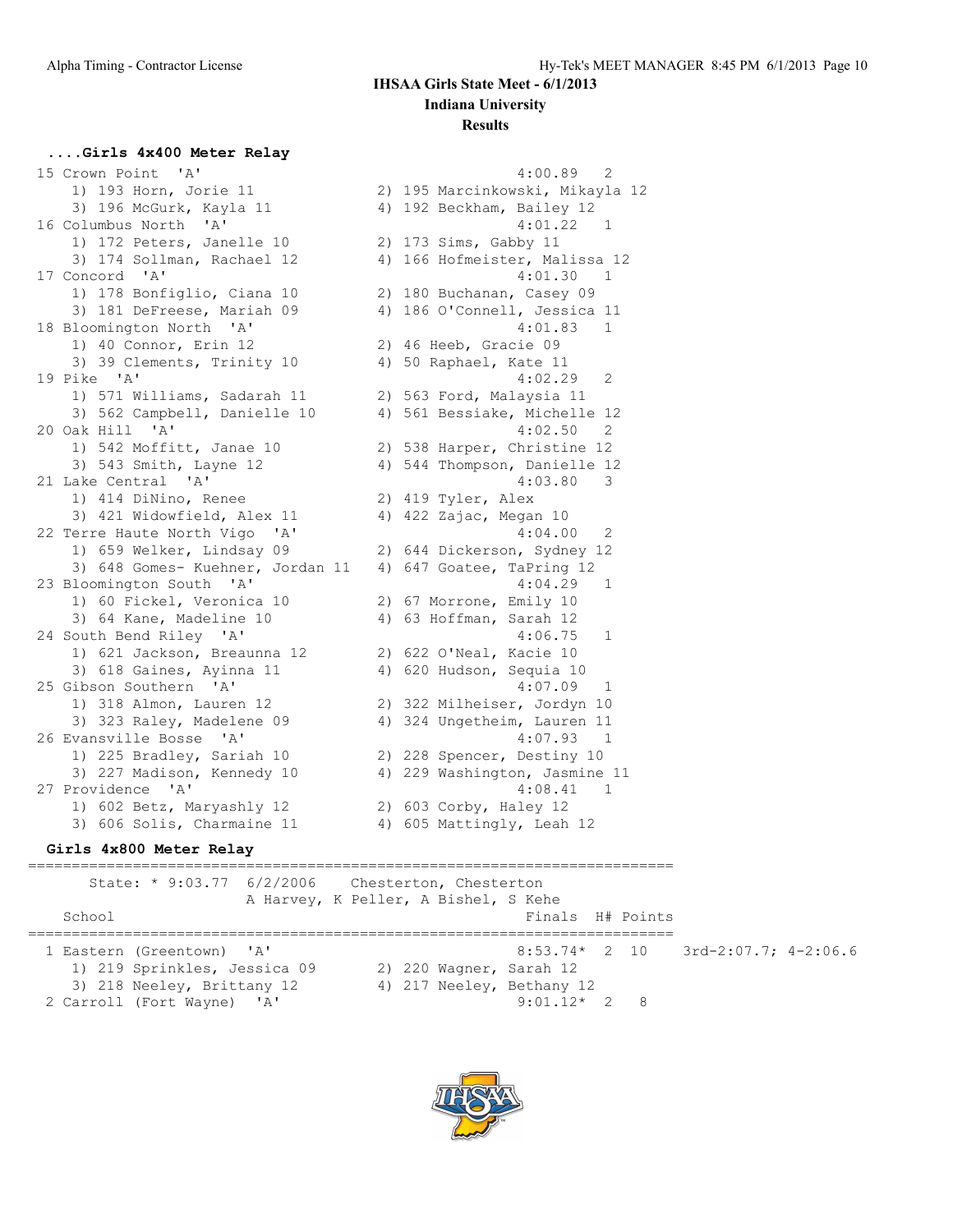#### **....Girls 4x800 Meter Relay**

 1) 115 Poynter, Amy 12 2) 107 Hippensteel, Olivia 12 3) 118 Wise, Londyn 11 4) 117 Stenger, Madison 12 1) 697 Hubbard, Susan 10 2) 696 Daluga, Cailey 12 3) 698 Johnson, Kristen 09 4) 699 Johnson, Lauren 09 1) 644 Dickerson, Sydney 12 2) 647 Goatee, TaPring 12 3) 642 Conley, Jessi 11 4) 659 Welker, Lindsay 09 1) 507 Crouch, Abby 10 2) 513 Line, Megan 10 3) 518 Schuster, Sarah 11 4) 509 Foley, Kendra 12 1) 268 Bolton, Latrice 11 2) 269 Bolton, Patricia 11 3) 272 McCuiston, Victoria 11 4) 275 Osterhout, Lauren 11 1) 341 King, Jessica 11 2) 345 Nichwitz, Rachel 10 3) 350 Wagoner, Emily 12 4) 352 Zuber, Samantha 11 1) 710 Rogers, Taylor 10 2) 708 Leahy, Devon 09 3) 709 Leonard, Brianna 11 4) 711 Wilson, Shelby 11 1) 301 Talhelm, Carolyn 12 2) 300 Talhelm, Brooke 09 3) 292 Adams, Cailyn 10 4) 305 Welch, Haley 11 10 Bloomington North 'A' 9:28.19 1 1) 51 Roberts-Hamilton, Isabel 11 2) 41 Dukeman, Leigh 12 3) 52 Sparks, Christine 12 4) 50 Raphael, Kate 11 11 Chesterton 'A' 9:30.00 2 1) 143 Biehl, Rosie 12 2) 144 Homme, Kristen 11 3) 149 Scott, Kassidy 10 4) 150 Sink, Leah 09 12 Carmel 'A' 9:32.88 2 1) 92 Genco, Gina 11 2) 93 Gorin, Diana 10 3) 100 Weesner, Rachael 11 4) 99 Trachtman, Cami 12 13 Huntington North 'A' 9:33.12 2 1) 368 Daas, Lauren 12 2) 374 Patrick, Kayla 12 3) 376 Stoffell, Hannah 9 4) 373 McElhaney, Stephanie 14 Columbus North 'A' 9:35.72 1 1) 159 Bouthier, Nina 09 2) 160 Bowman, Aly 11 3) 174 Sollman, Rachael 12 4) 166 Hofmeister, Malissa 12 15 Hobart 'A' 9:36.79 1 1) 363 Guerrero, Celena 11 2) 365 Trezak, Cailin 10 3) 360 Bigbie, Kimberly 12 4) 366 Whidden, Mindy 11 16 Lawrence Central 'A' 9:39.38 1 1) 439 Jackson, Ashley 12 2) 438 Jackson, Alyssa 12 3) 441 Roach, Macey 12 4) 437 Hodson, Kayley 09 17 Northridge 'A' 9:39.61 2 1) 527 Blyly, Morgan 09 2) 528 Campbell, Mandy 12 3) 532 Gray, Mackenzie 12 4) 531 Golden, Olivia 11 18 Indpls Bishop Chatard 'A' 9:45.34 1 1) 382 Hedlund, Jenna 09 2) 381 Fagan, Mary Claire 10

 3 West Lafayette 'A' 9:07.61 2 7 4 Terre Haute North Vigo 'A' 9:08.17 2 6 5 Noblesville 'A' 9:12.91 2 5 6 Fort Wayne Northrop 'A' 9:15.92 2 4 7 Hamilton Southeastern 'A' 9:17.42 2 3 8 Westfield 'A' 9:24.43 2 2 9 Franklin Central 'A' 9:27.03 2 1 3) 378 Crone, Erin 11 4) 380 Eisgruber, Lucy 10

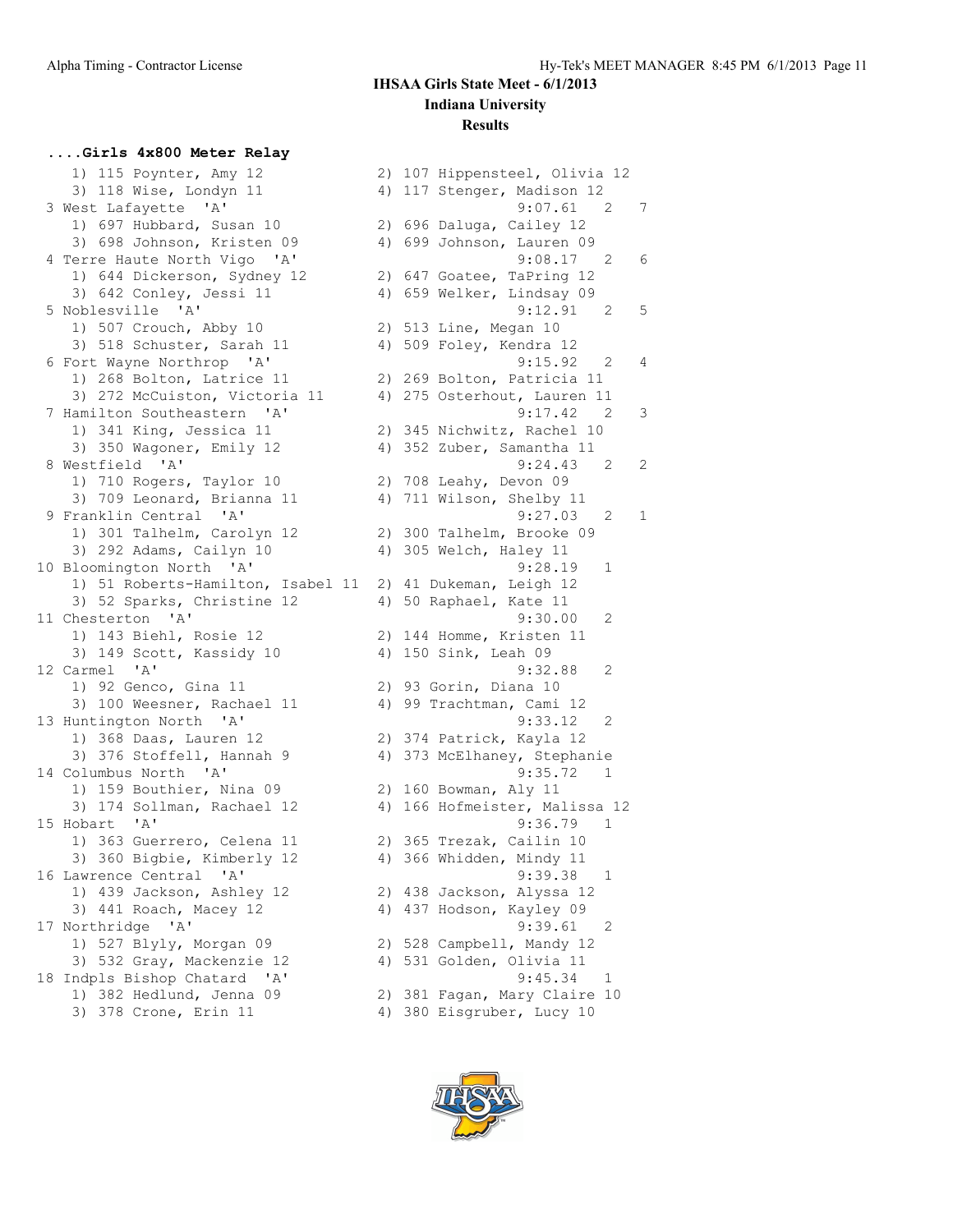## **....Girls 4x800 Meter Relay**

| 19 Evansville Reitz Memorial 'A' | $\mathbf{1}$<br>9:45.99         |
|----------------------------------|---------------------------------|
| 1) 239 Mehringer, Maria 12       | 2) 244 Wargel, Sarah 11         |
| 3) 245 Warner, Abbey 11          | 4) 246 Warren, Taylor 11        |
| 20 Portage 'A'                   | 9:47.12<br>2                    |
| 1) 583 Ball, Kyra 09             | 2) 595 Pizer, Paige 11          |
| 3) 586 Crum, Keanna 11           | 4) 597 Sloan, Rhyan 10          |
| 21 Bloomington South 'A'         | $\mathbf{1}$<br>9:48.64         |
| 1) 60 Fickel, Veronica 10        | 2) 70 Tucker, Jennifer 12       |
| 3) 58 Derheimer, Lainey 11       | 65 Lewandowski, Alexis 10<br>4) |
| 22 Center Grove 'A'              | 9:50.61<br>$\mathbf{1}$         |
| 1) 138 Timmons, Jordan 12        | 2) 129 Dishman, Shelbi 11       |
| 3) 131 Hickey, Taylor 09         | 4) 134 Lee, Morgan 12           |
| 23 Plymouth 'A'                  | 9:51.66<br>1                    |
| 1) 580 Patrick, Abby 10          | 2) 581 Read, Libbie 10          |
| 3) 577 Fisher, Meagan 12         | 4) 582 Wright, Allie 10         |
| 24 Brown County 'A'              | $9:53.55$ 1                     |
| 1) 80 Guingrich, Rose 10         | 2) 82 Proctor, Corrissa 09      |
| 3) 84 Wininger, Annette 12       | 4) 81 Morris, Madison 12        |
| 25 Mishawaka Marian 'A'          | 9:56.00<br>$\mathbf{1}$         |
| 1) 478 Hartnagel, Margaret 11    | 2) 479 Hendricks, Shannon 10    |
| 3) 476 Duvall, Megan 10          | 4) 483 Waltman, Jennifer 10     |
| 26 Castle 'A'                    | 9:57.66<br>1                    |
| 1) 120 Bennett, Ellen 12         | 2) 124 Saiko, Morgan 11         |
| 3) 126 Smith, Peyton 10          | 4) 127 Solano, Jazmin 11        |
| 27 Pendleton Heights 'A'         | 10:00.15<br>1                   |
| 1) 552 Dudley, Monica 09         | 2) 548 Booher, Micalah 10       |
| 3) 551 Dudley, Anna 12           | 4) 555 Manchess, Emma 12        |

#### **Girls High Jump**

=======================================================================

|                 | Name        | State: * 6-00 6/1/1985 Angela Bradburn, Norwell   | Year School and the School | Finals Points |                |
|-----------------|-------------|---------------------------------------------------|----------------------------|---------------|----------------|
|                 |             | 1 542 Moffitt, Janae 10 Oak Hill 5-10.00          |                            |               | 10             |
|                 | $2^{\circ}$ | 136 Pennington, Taylor 10 Center Grove 5-07.00    |                            |               | 8              |
| 3               |             | 514 Mather, Rachel 11 Noblesville 5-06.00 7       |                            |               |                |
| $\overline{4}$  |             | 329 Lewis, Regan 10 Greenfield-Central 5-05.00    |                            |               | 6              |
| 5               |             | 29 Marrero, Alethia    12 Ben Davis               |                            | J5-05.00      | 5              |
| 6               |             | 489 Foster, Ellen 11 Mt. Vernon 55-05.00          |                            |               | $\overline{4}$ |
| $7\overline{ }$ |             | 435 Hall, Addison 12 Lawrence Central 5-04.00     |                            |               | 3              |
| 8               |             | 453 Holland, Emily 10 Madison Cons 55-04.00       |                            |               | $\overline{2}$ |
| 9               |             | 615 Adeniyi, Michelle 12 South Bend Clay 55-04.00 |                            |               | $\mathbf{1}$   |
| 10              |             | 687 Lacheta, Jamie 12 Warsaw Community 5-04.00    |                            |               |                |
| 11              |             | 458 Ash, Alivia 		 09 Merrillville 		 J5-04.00    |                            |               |                |
| 12              |             | 14 Tidman, Kimberly 10 Batesville                 |                            | $J5 - 04.00$  |                |
| 12 <sup>°</sup> |             | 220 Wagner, Sarah 12 Eastern (Greentown)          |                            | $J5 - 04.00$  |                |
| 13              |             | 634 Biggs, Ariel 10 South Dearborn 5-03.00        |                            |               |                |
| 14              |             | 263 Coffin, Megan 10 F W Dwenger 5-03.00          |                            |               |                |
| 15              |             | 354 Hobbs, Asya 11 Hammond Bishop Noll J5-03.00   |                            |               |                |
| 16              |             | 356 Lawlor, Georgia 10 Harrison Wlaf              |                            | $J5 - 03.00$  |                |

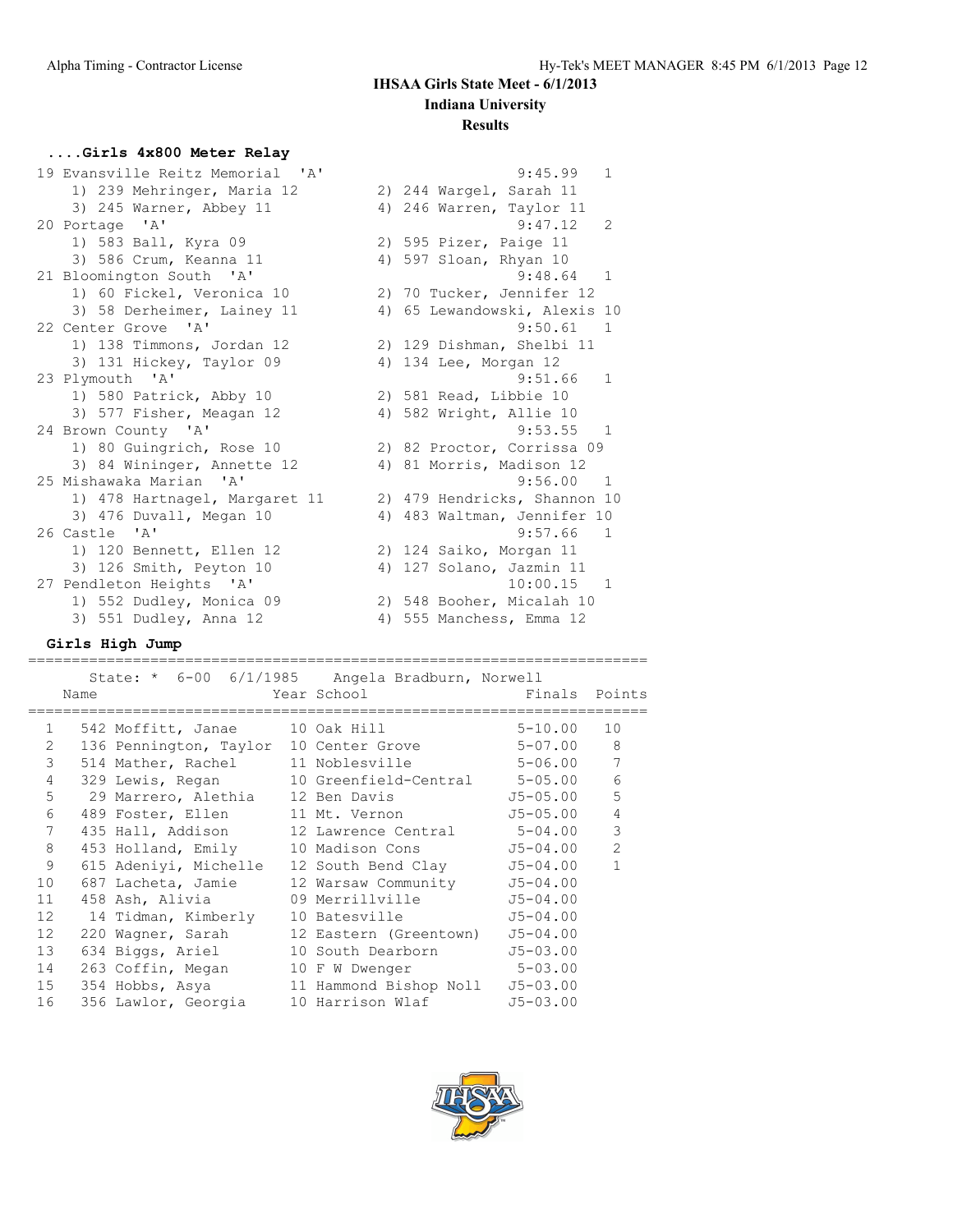## **....Girls High Jump**

| 16    | 600 Young, Jackie     | 09 Princeton Community | $J5 - 03.00$ |
|-------|-----------------------|------------------------|--------------|
| 18    | 125 Sanders, Zuriel   | 10 Castle              | $J5 - 03.00$ |
| 19    | 223 Stahl, Azariah    | 11 Elkhart Central     | $J5 - 01.00$ |
| 19    | 409 Zimmerle, Allison | 12 Kouts               | $J5 - 01.00$ |
| 19    | 155 Hearld, Carlee    | 12 Columbia City       | $J5 - 01.00$ |
| 22    | 386 Parker, Hannah    | 12 Chatard             | $J5 - 01.00$ |
| 22    | 45 Hash, Ashley       | 11 Bloomington North   | $J5 - 01.00$ |
| 24    | 578 Fosler, Kaydon    | 10 Plymouth            | $J5 - 01.00$ |
| 24    | 361 Cooke, Kara       | 10 Hobart              | $J5 - 01.00$ |
| $- -$ | 53 St. John, Emma     | 11 Bloomington North   | ΝH           |
|       | 189 McBride, Abby     | 12 Covington           | NΗ           |

### **Girls Pole Vault**

======================================================================= State:  $\star$  13-06.25, 6/6/2009 Filie McCardwell, Pendleton Ht

|                 | Name      |                                                     | Year School and the School | Finals        | Points          |
|-----------------|-----------|-----------------------------------------------------|----------------------------|---------------|-----------------|
|                 |           |                                                     |                            |               |                 |
|                 | $1 \quad$ | 111 McKeeman, Sara $11$ Carroll (Fw) $12-03.00$     |                            |               | 10              |
|                 |           | 2 247 Brown, Sophie 12 Fairfield 12-00.00           |                            |               | 8               |
| 3               |           | 514 Mather, Rachel 11 Noblesville 512-00.00         |                            |               | $7\phantom{.0}$ |
| $\overline{4}$  |           | 417 Moricz, Kaitlyn 12 Lake Central J12-00.00       |                            |               | 6               |
| 5               |           | 3 Trine, Kennedy 10 Angola                          |                            | $11 - 09.00$  | 5               |
| 6               |           | 413 Brown, Katie                                    | 12 Lake Central 11-06.00   |               | $\overline{4}$  |
| 7 <sup>7</sup>  |           | 433 Frischmann, Leah 11 Lawrence Central 11-00.00   |                            |               | $\overline{c}$  |
| $7\phantom{.0}$ |           | 444 Smith, Kayla 10 Lawrence Central 11-00.00       |                            |               | $\mathbf{2}$    |
| $7\phantom{.0}$ |           | 477 Eversole, Elizabet 12 Mishawaka Marian 11-00.00 |                            |               | $\overline{2}$  |
| 10              |           | 130 Elliott, Casey 12 Center Grove 511-00.00        |                            |               |                 |
| 11              |           | 253 Kistler, Nicole 12 Fishers                      |                            | $J11 - 00.00$ |                 |
| 12              |           | 649 Gutish, Rachel 11 TH North 511-00.00            |                            |               |                 |
| 13              |           | 146 Kozak, Emily 12 Chesterton J11-00.00            |                            |               |                 |
| 14              |           | 719 Carr, Megan 11 Carmel                           |                            | $10 - 06.00$  |                 |
| 14              |           | 135 Nelson, Melissa 11 Center Grove 10-06.00        |                            |               |                 |
| 16              |           | 236 Hayhurst, Sarah 11 EV Reitz 510-06.00           |                            |               |                 |
| 16              |           | 681 Dearlove, Megan 12 Warsaw Community J10-06.00   |                            |               |                 |
| 16              |           | 720 Wieland, Chelsea 12 Columbus North J10-06.00    |                            |               |                 |
| 16              |           | 567 Herring, Breanna 12 Pike                        |                            | $J10-06.00$   |                 |
| $- -$           |           | 36 Blair, Crystal                                   | 12 Bloomington North       | ΝH            |                 |
| $- -$           |           | 78 Brady, Emily                                     | 10 Brown County            | ΝH            |                 |
| $- -$           |           | 66 Miller, Rae                                      | 11 Bloomington South       | NH            |                 |
| $- -$           |           | 502 Hoffman, Kenzi                                  | 12 New Palestine           | ΝH            |                 |
| $- -$           |           | 377 Wygant, Alexis                                  | 12 Huntington North        | ΝH            |                 |
| $- -$           |           | 335 Calhoun, Addy 12 Hamilton SE                    |                            | ΝH            |                 |
| $- -$           |           | 194 Komasinski, Amanda 09 Crown Point               |                            | ΝH            |                 |
|                 |           | 416 Lambert, Brooke 11 Lake Central                 |                            | NH            |                 |
| $- -$           |           | 237 Krampe, Kynedi                                  | 12 EV Reitz                | NH            |                 |

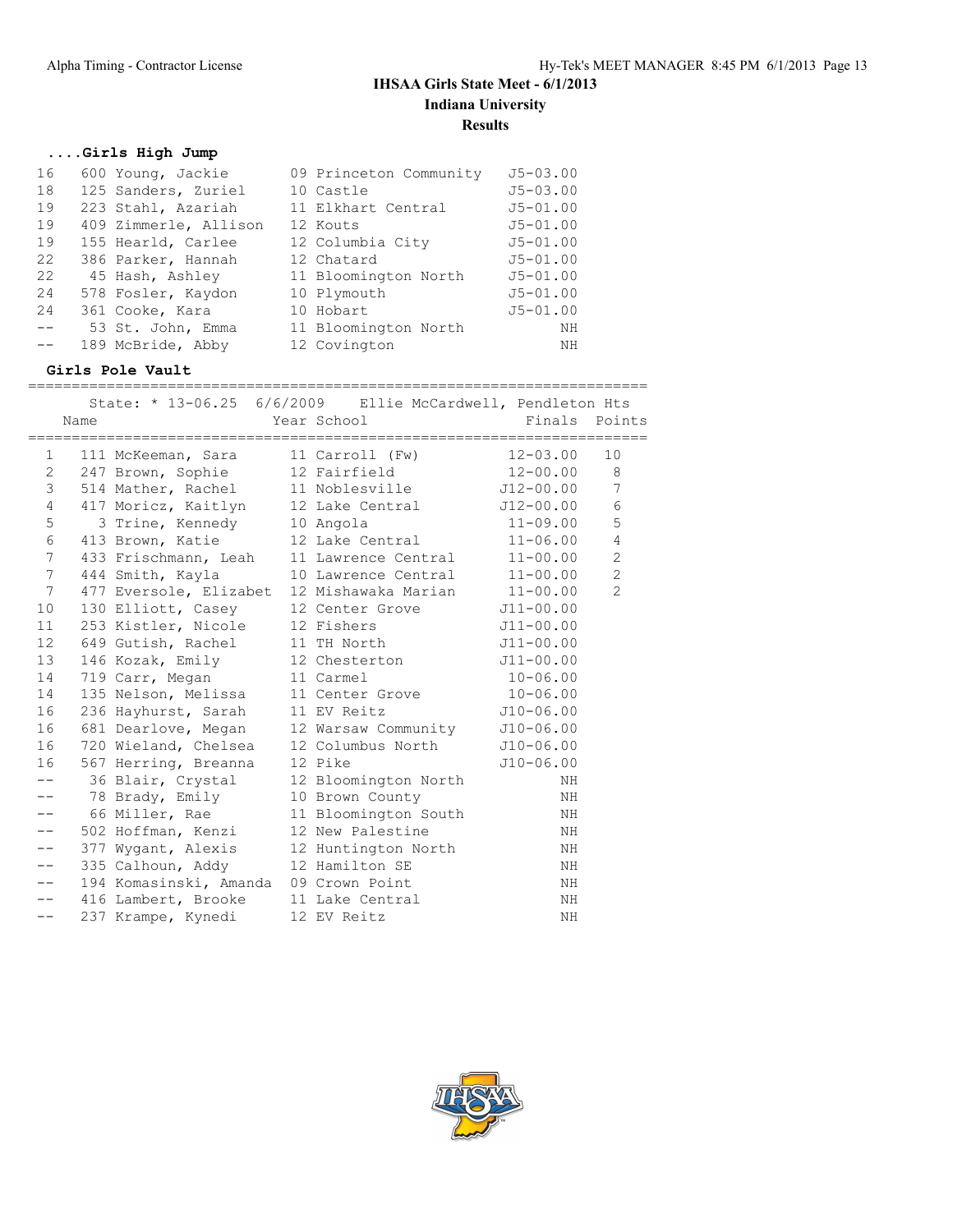# **Results**

**Girls Long Jump**

|                 | ____________________________<br>State: * 20-04 5/30/1986 Tonya Sedwick, Jeffersonville                                                                                                               |                    | -------------------------------- |
|-----------------|------------------------------------------------------------------------------------------------------------------------------------------------------------------------------------------------------|--------------------|----------------------------------|
|                 | 1 367 Nelson, Ari 12 Homestead 19-01.25 3.1 10                                                                                                                                                       |                    |                                  |
|                 | 19-01.25(3.1) 18-09.50(4.0) 19-00.75(0.9) 17-07.75(-0.6) 17-08.25(0.5) PASS                                                                                                                          |                    |                                  |
| $\mathbf{2}$    | 653 Porter, Keirra 10 TH North 18-11.75 3.3 8                                                                                                                                                        |                    |                                  |
|                 | $FOUL(0.9)$ 18-11.75(3.3) 18-05.50(5.6) 18-00(0.2) 17-04.75(-1.3) $FOUL(0.7)$                                                                                                                        |                    |                                  |
| 3               | 21 Hankenson, Holly 11 Bellmont 18-06.00 1.4 7                                                                                                                                                       |                    |                                  |
|                 | $F0UL(1.1)$ 18-06(1.4) $F0UL(1.4)$ 18-01.75(-0.3) 17-05.25(-0.1) 17-00.50(1.4)                                                                                                                       |                    |                                  |
| 4               | 667 Clay, Dajaie 12 Warren Central 18-03.75 -0.5 6                                                                                                                                                   |                    |                                  |
|                 | $18-02(2.0)$ $17-08(2.2)$ $17-03.50(1.7)$ $17-05.75(0.1)$ $17-11.50(-0.2)$ $18-03.75(-0.5)$                                                                                                          |                    |                                  |
| 5               | 277 Skelton, Makelle 12 Fort Wayne Northrop 18-02.00 3.5                                                                                                                                             |                    | 5                                |
|                 | $17-09.75(5.0)$ $18-02(3.5)$ $17-08.75(2.4)$ $17-08.25(0.1)$ $17-06.50(0.6)$ $17-01.75(0.9)$                                                                                                         |                    |                                  |
| 6               | 591 McKnight, Jade 12 Portage 18-01.50 1.6 4                                                                                                                                                         |                    |                                  |
|                 | $17-03.75(2.1)$ $17-10.50(2.3)$ $18-01.50(1.6)$ $17-03(3.0)$ $17-00.50(1.2)$ $17-07.50(0.3)$                                                                                                         |                    |                                  |
| $7\phantom{.}$  | 370 Foster, Lindsey 11 Huntington North 18-01.00 1.9 3                                                                                                                                               |                    |                                  |
|                 | $16-05(1.8)$ $18-01(1.9)$ $17-04(1.9)$ $FOUT(1.9)$ $17-05.25(1.1)$ $17-06.75(0.6)$                                                                                                                   |                    |                                  |
| 8               | 393 Jungels, Jenna 09 Kankakee Valley 17-11.50 1.0 2                                                                                                                                                 |                    |                                  |
|                 | $17-08(0.9)$ $17-11.50(1.0)$ $17-09.50(1.0)$ $17-05.25(0.2)$ $17-00.50(0.6)$ $17-03.75(-1.4)$                                                                                                        |                    |                                  |
| 9               | 270 Kempf, Connor 12 Fort Wayne Northrop J17-11.50 3.8 1                                                                                                                                             |                    |                                  |
|                 | 17-11.50(3.8) FOUL(2.2) 17-01(1.3) FOUL 17-06.25(0.7) FOUL                                                                                                                                           |                    |                                  |
| 10              |                                                                                                                                                                                                      |                    |                                  |
|                 |                                                                                                                                                                                                      |                    |                                  |
| 11              | 286 Smith, Karrina 11 Fort Wayne Snider 17-11.25 2.2<br>17-11.25(2.2) 17-02.50(1.0) 17-09.50(1.2) FOUL FOUL 17-05.25(0.5)<br>572 Yeadon, Chelsea 12 Pike 17-11.00 7.2<br>572 Yeadon, Chelsea 12 Pike |                    |                                  |
|                 | $17-11(7.2)$ $17-05.50(2.0)$ $16-07.50(1.9)$                                                                                                                                                         |                    |                                  |
| 12 <sup>°</sup> | $17 - 08.50$<br>564 Gray, Ariel 10 Pike                                                                                                                                                              |                    | 1.7                              |
|                 | FOUL $17-08.50(1.7) 16-02(-0.4)$                                                                                                                                                                     |                    |                                  |
| 13              | $417$ Moricz, Kaitlyn $12$ Lake Central $17-06.50$                                                                                                                                                   |                    | 0.7                              |
|                 | $17-00(0.4)$ $15-09.25(3.6)$ $17-06.50(0.7)$                                                                                                                                                         |                    |                                  |
| 14              | 385 Meier, Sophie 12 Chatard                                                                                                                                                                         | $17 - 04.25$       | 1.2                              |
|                 | $16-02.75(2.2)$ $17-01.25(0.6)$ $17-04.25(1.2)$                                                                                                                                                      |                    |                                  |
| 15 <sub>1</sub> | 448 Washington, Destin 11 Lawrence North 17-04.00                                                                                                                                                    |                    | 1.1                              |
|                 | FOUL $17-04(1.1)$ FOUL                                                                                                                                                                               |                    |                                  |
| 16              | 610 Sawyer, Katlyn 12 Rochester Community                                                                                                                                                            | $17 - 03.50 + 0.0$ |                                  |
|                 | $16-09.75(1.7)$ $16-09.25(1.5)$ $17-03.50(+0.0)$                                                                                                                                                     |                    |                                  |
| 17              | 85 Hathaway, Claire 09 Brownsburg                                                                                                                                                                    | $17 - 02.50$ 0.4   |                                  |
|                 | $16-04.25(0.4)$ $17-02.50(0.4)$<br>FOUL                                                                                                                                                              |                    |                                  |
| 18              | 154 Goree, Kalisha 11 Columbia City 17-02.00                                                                                                                                                         |                    | 2.4                              |
|                 | $16-05.50(1.7)$ $17-00.75(1.7)$ $17-02(2.4)$                                                                                                                                                         |                    |                                  |
| 19              | 226 Hunter, Yamani 10 Evansville Bosse 17-00.75                                                                                                                                                      |                    | 4.6                              |
|                 | $17-00.75(4.6)$ $15-09.25(-1.3)$ FOUL $(0.8)$                                                                                                                                                        |                    |                                  |
| 20              | 337 Goens, Katherine 12 Hamilton SE                                                                                                                                                                  | $16 - 10.75$       | 0.5                              |
|                 | FOUL<br>$16 - 10.75(0.5)$<br>FOUL                                                                                                                                                                    |                    |                                  |
| 21              | 115 Poynter, Amy<br>12 Carroll (Fw)                                                                                                                                                                  | $16 - 10.25$       | 1.8                              |
|                 | FOUL<br>$16 - 10.25(1.8)$<br>FOUL                                                                                                                                                                    |                    |                                  |
| 22              | 677 Redmon, Caitlyn<br>10 Warren Central                                                                                                                                                             | $16 - 09.00$       | 0.2                              |
|                 | $16-09(0.2)$ $16-03.25(0.2)$<br>FOUL                                                                                                                                                                 |                    |                                  |
| 23              | 390 Mehne, Darian<br>12 Jasper                                                                                                                                                                       | $16 - 08.50 - 0.2$ |                                  |
|                 | $16 - 08.50 (-0.2)$ FOUL<br>FOUL                                                                                                                                                                     |                    |                                  |

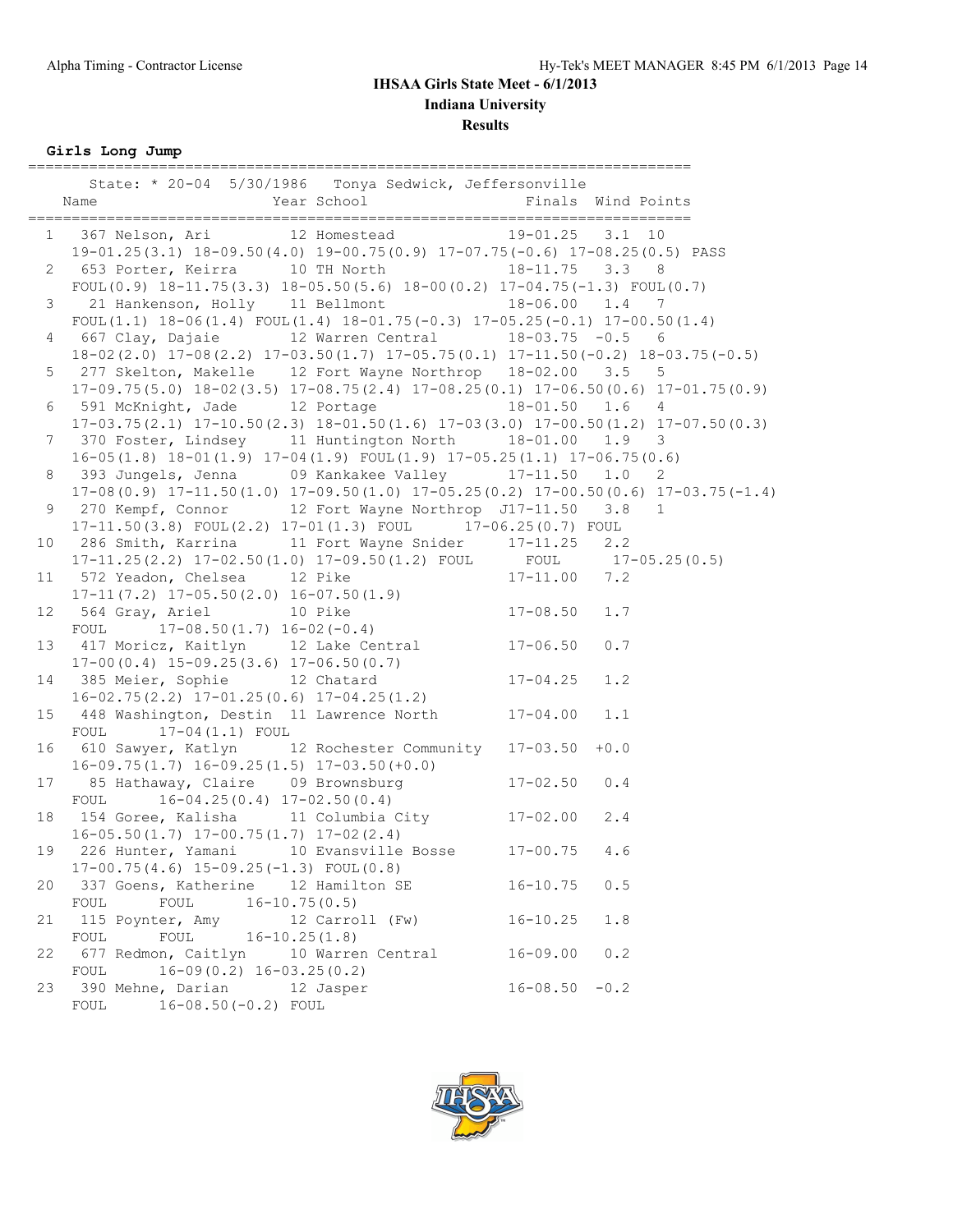## **....Girls Long Jump**

|    | 24 557 Woods, Mikaylah 09 Penn                    | $16 - 08.00$       | 0.4    |
|----|---------------------------------------------------|--------------------|--------|
|    | $16-04.25(1.3)$ $16-08(0.4)$ $16-05.50(-0.3)$     |                    |        |
|    | 25 46 Heeb, Gracie 09 Bloomington North           | $16 - 07.50$       | 0.8    |
|    | $16-05.25(+0.0)$ $16-07.50(0.8)$ $14-08.25(-1.0)$ |                    |        |
| 26 | 66 Miller, Rae 11 Bloomington South               | $16 - 06.25$ 1.5   |        |
|    | $16-06.25(1.5)$ $15-07.50(-1.8)$ $16-03.25(2.7)$  |                    |        |
|    | 27 638 Hubbard, Savannah 12 Southwestern          | 16-02.50           | $-0.1$ |
|    | $15-02.50(-1.1)$ $15-03.75(0.6)$ $16-02.50(-0.1)$ |                    |        |
|    | 28 190 Tuggle, Miranda 11 Covington               | $16 - 00.50 - 0.3$ |        |
|    | FOUL 16-00.50(-0.3) FOUL                          |                    |        |
|    | 29 662 Stephenson, Natali 10 Triton Central       | $15 - 11.50$ 1.8   |        |
|    | FOUL 15-11.50(1.8) FOUL                           |                    |        |
|    | 30 469 Harper, Alexys 10 Mishawaka                | $15 - 02.50 - 0.8$ |        |
|    | FOUL $(4.8)$ 14-09.25 $(1.5)$ 15-02.50 $(-0.8)$   |                    |        |
|    | -- 550 Cottrell, Kiawna 11 Pendleton Heights      | FOUL               |        |
|    | FOUL<br>FOUL FOUL                                 |                    |        |
|    | -- 536 Miller, Amber 11 Northwestern              | FOUL               |        |
|    | FOUL FOUL FOUL                                    |                    |        |

### **Girls Shot Put**

|    | ==========                                                                                                               |              |                |
|----|--------------------------------------------------------------------------------------------------------------------------|--------------|----------------|
|    | State: * 50-09 6/4/2011 Tori Bliss, Portage<br>Name                                                                      |              |                |
|    | 1 455 Iversen, Liz 11 Martinsville 46-10.50 10<br>44-08 44-03.25 46-08.25 44-10.50 44-08.25 46-10.50                     |              |                |
|    | 2 523 Radford, Briana 12 N Central 44-07.75 8<br>42-07.75 44-07.75 42-00.25 41-11.75 42-00.75 FOUL                       |              |                |
|    | 635 Wheat, Makenzie 12 South Dearborn 43-05.50 7<br>3 <sup>7</sup><br>40-08 40-10.50 41-08 FOUL 43-05.50 41-05.75        |              |                |
|    | 428 Brown, Adriana 11 Lawrence Central 43-01.00 6<br>$4\phantom{0}$<br>40-05 43-01 42-00.75 42-03 42-05.25 42-06         |              |                |
|    | 399 Blackamore, Summer 11 Kokomo (42-10.25 5)<br>5 <sub>5</sub><br>42-10.25 41-03.25 40-05.50 42-05.25 39-06.50 42-05.75 |              |                |
|    | 6<br>1 Potts, Taylor 12 Anderson 12 42-09.75 4<br>FOUL 42-09.75 41-06.50 41-08.50 41-04 40-07.50                         |              |                |
|    | 430 Compton, Demara 11 Lawrence Central 42-05.00<br>$7^{\circ}$<br>38-05 40-08.50 FOUL 41-00 39-07.75 42-05              |              | $\mathcal{S}$  |
|    | 524 Roper, Casaundra 11 N Central 41-07.75<br>8<br>39-06 36-11.50 41-07.75 ND 38-06.75 33-06.50                          |              | $\overline{2}$ |
|    | 9<br>450 Hazlewood, Micaela 11 Linton-Stockton 41-07.50 1<br>39-06 33-06.50 41-07.50 37-10.75 40-07 ND                   |              |                |
| 10 | 198 Heckaman, Leah 11 Culver Academies 41-02.25<br>37-11.25 ND 40-10.75 41-02.25 38-08 ND                                |              |                |
|    | 11 139 Brooks, Megan 11 Charlestown 39-10.25<br>38-09.25 37-06.50 39-10.25                                               |              |                |
|    | 12 669 Forte, Ericka 11 Warren Central<br>38-06.50 39-06.75 39-05.50                                                     | $39 - 06.75$ |                |
|    | 13 534 Stewart, Madison 12 Northridge 39-05.00<br>39-05 ND ND                                                            |              |                |

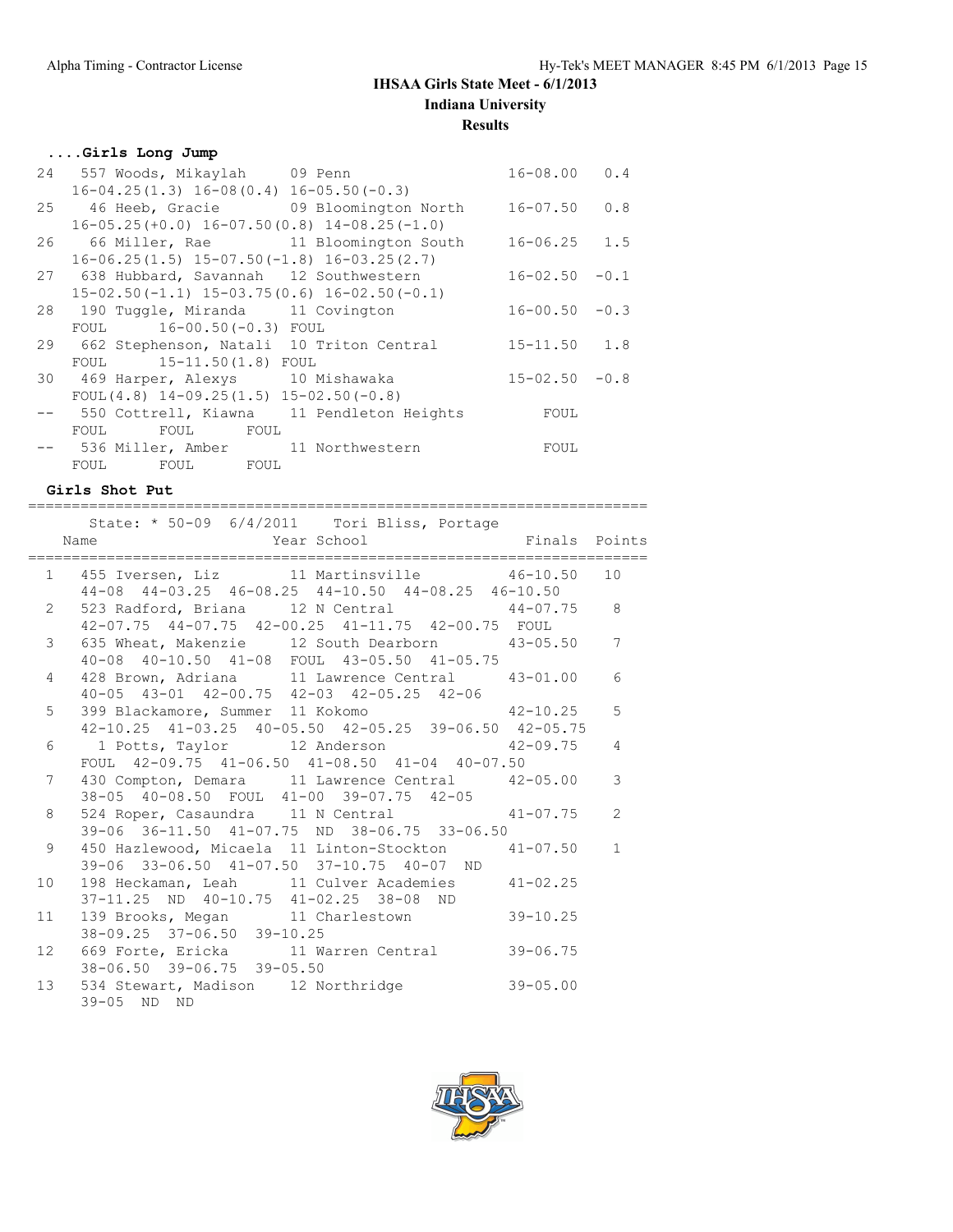# **....Girls Shot Put**

| 14 661 Bahler, Alisha 12 Tri-County 39-03.00<br>$37-00$ $39-03$ $38-09.25$              |  |              |
|-----------------------------------------------------------------------------------------|--|--------------|
| 15 590 Kostelnik, Tara 11 Portage<br>$37-10.75$ $38-11$ $38-11.50$                      |  | $38 - 11.50$ |
| 16 86 Mavunga, Stephanie 12 Brownsburg 38-09.75<br>38-03 38-09.75 37-08.25              |  |              |
| 17 372 Klender, Maddie 11 Huntington North<br>38-04.50 38-05 37-03.50                   |  | $38 - 05.00$ |
| 18 202 Eck, Kara 12 DeKalb<br>$36 - 09.25$ $38 - 02$ $37 - 03.50$                       |  | $38 - 02.00$ |
| 19 411 Randolph, Julia 11 Lafayette Jefferson 38-00.25<br>ND 35-02.75 38-00.25          |  |              |
| 20 456 Shields, Alyxa 11 Martinsville<br>$37 - 11.75$ $36 - 06.75$ $33 - 06$            |  | $37 - 11.75$ |
| 21 712 Jackson, Savanna 11 Westville<br>$37-11.25$ $32-03$ $35-05.50$                   |  | $37 - 11.25$ |
| 22 657 Turpin, Alissa 12 TH North<br>FOUL 37-05.50 FOUL                                 |  | $37 - 05.50$ |
| 23 526 Lucas, Samantha 12 North Putnam<br>37-03 ND ND                                   |  | $37 - 03.00$ |
| 24 326 Lenihan, Jessia 10 Greencastle<br>$36 - 04.25$ $36 - 04.75$ ND                   |  | $36 - 04.75$ |
| 25 609 Ziese, Emilie 12 Rensselaer Central 36-01.75<br>$34-08.50$ $31-00.50$ $36-01.75$ |  |              |
| 26 201 Pope, Erika 12 Decatur Central<br>33-05 ND 35-01.50                              |  | $35 - 01.50$ |
| 27 501 Braun, Miranda 12 New Haven<br>$32 - 04.25$ $32 - 08.75$ $34 - 09.25$            |  | $34 - 09.25$ |
| 28 486 Hart, Haley 10 Morristown 34-03.00<br>$33 - 00$ $34 - 02$ $34 - 03$              |  |              |

### **Girls Discus Throw**

|               | State: * 165-04 5/6/1999 Stacy Martin, Edgewood<br>Year School<br>Name                                                            | Finals Points |                |
|---------------|-----------------------------------------------------------------------------------------------------------------------------------|---------------|----------------|
| 1             | 428 Brown, Adriana 11 Lawrence Central<br>158-00 168-06 FOUL FOUL 158-08 FOUL                                                     | 168-06*       | 10             |
| $\mathcal{L}$ | 608 Meeks, Chelsie 12 Rensselaer Central                                                                                          | $144 - 08$    | 8              |
| 3             | 144-08 133-03 142-10 117-03 129-02 118-04<br>450 Hazlewood, Micaela 11 Linton-Stockton<br>121-08 142-03 FOUL 135-00 131-03 137-08 | $142 - 03$    | 7              |
| 4             | 455 Iversen, Liz 11 Martinsville<br>$129-02$ $133-04$ $127-04$ $137-09$ $134-10$ $141-11$                                         | $141 - 11$    | 6              |
| 5             | 198 Heckaman, Leah 11 Culver Academies<br>134-03 121-06 128-05 134-09 109-08 FOUL                                                 | $134 - 09$    | .5             |
| 6             | 153 Monk, Katie<br>11 Churubusco<br>124-04 128-11 134-01                                                                          | $134 - 01$    | $\overline{4}$ |
| 7             | FOUL 113-09 FOUL<br>399 Blackamore, Summer<br>11 Kokomo<br>126-09 129-06 124-08<br>FOUL 120-04 132-04                             | $132 - 04$    | 3              |
|               |                                                                                                                                   |               |                |

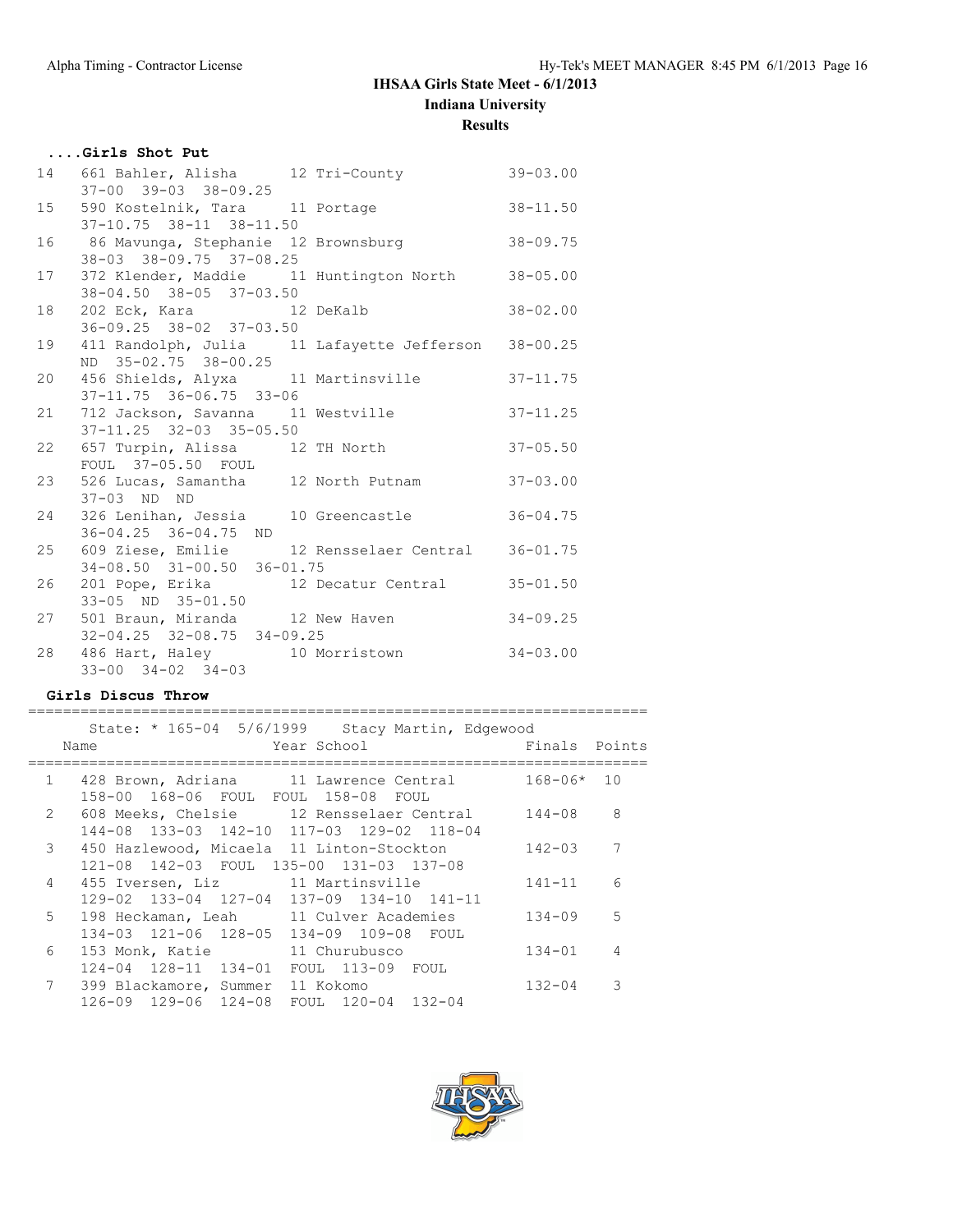### **....Girls Discus Throw** 8 449 Gary, Keanna 12 Leo 130-04 2 130-04 127-03 FOUL 127-08 FOUL FOUL 9 355 York, Kayla 10 Hanover Central 129-10 1 128-00 FOUL 129-10 FOUL 116-06 FOUL 10 511 Kiser, Jessica 11 Noblesville 129-00 108-05 128-06 116-03 119-00 112-05 129-00 11 637 Meyer, Morgan 12 Southridge 127-09 124-07 127-09 124-03 12 357 Uhl, Natalie 11 Henryville 127-04 123-01 123-00 127-04 13 598 Sosbe, Ashley 11 Portage 127-01 112-09 127-01 FOUL 14 383 Logan, Anna 10 Chatard 126-10 119-03 96-05 126-10 15 456 Shields, Alyxa 11 Martinsville 126-06 123-10 126-06 125-05 16 328 Landuyt, Jacquelin 11 Greenfield-Central 124-11 102-09 124-11 113-04 17 635 Wheat, Makenzie 12 South Dearborn 123-04 99-10 122-10 123-04 18 702 Bright, Hannah 12 West Noble 121-03 118-04 113-07 121-03 19 157 Loesch, Sarah 11 Columbus East 120-06 120-06 FOUL 113-08 20 262 Wolf, Leah 12 Floyd Central 118-00 FOUL 88-02 118-00 21 424 Tarlton, Morgan 12 Lapel 117-11 95-04 117-11 106-01 22 470 Reisdorf, Margaret 12 Mishawaka 115-10 115-10 114-07 113-02 23 501 Braun, Miranda 12 New Haven 112-09 FOUL 111-06 112-09 24 484 Corbin, Sarah 10 Mooresville 111-10 111-10 111-03 98-06 25 242 Sherwood, Stephani 10 EV Reitz 108-00 108-00 FOUL 89-00 26 640 Burgess, Brianna 11 TH North 102-02 97-07 102-02 94-06 27 410 McQuay, Martina 11 Lafayette Jefferson 101-11 101-11 FOUL FOUL

#### ========================================================================================= Women - Team Rankings - 16 Events Scored

| 1) Fort Wayne Northrop   | 60 | 2) Lawrence Central              | 51 |
|--------------------------|----|----------------------------------|----|
| 3) Bellmont              | 41 | 4) Eastern (Greentown)           | 37 |
| 5) Carroll (Fort Wayne)  | 29 | 6) Terre Haute North Vigo        | 26 |
| 7) Hamilton Southeastern | 25 | 8) Noblesville                   | 22 |
| 9) Columbus North        | 21 | 10) Fort Wayne Wayne             | 20 |
| 10) Pike                 | 20 | 12) Fort Wayne Concordia Luth 17 |    |
| 13) Carmel               | 16 | 13) Ben Davis                    |    |
|                          |    |                                  |    |